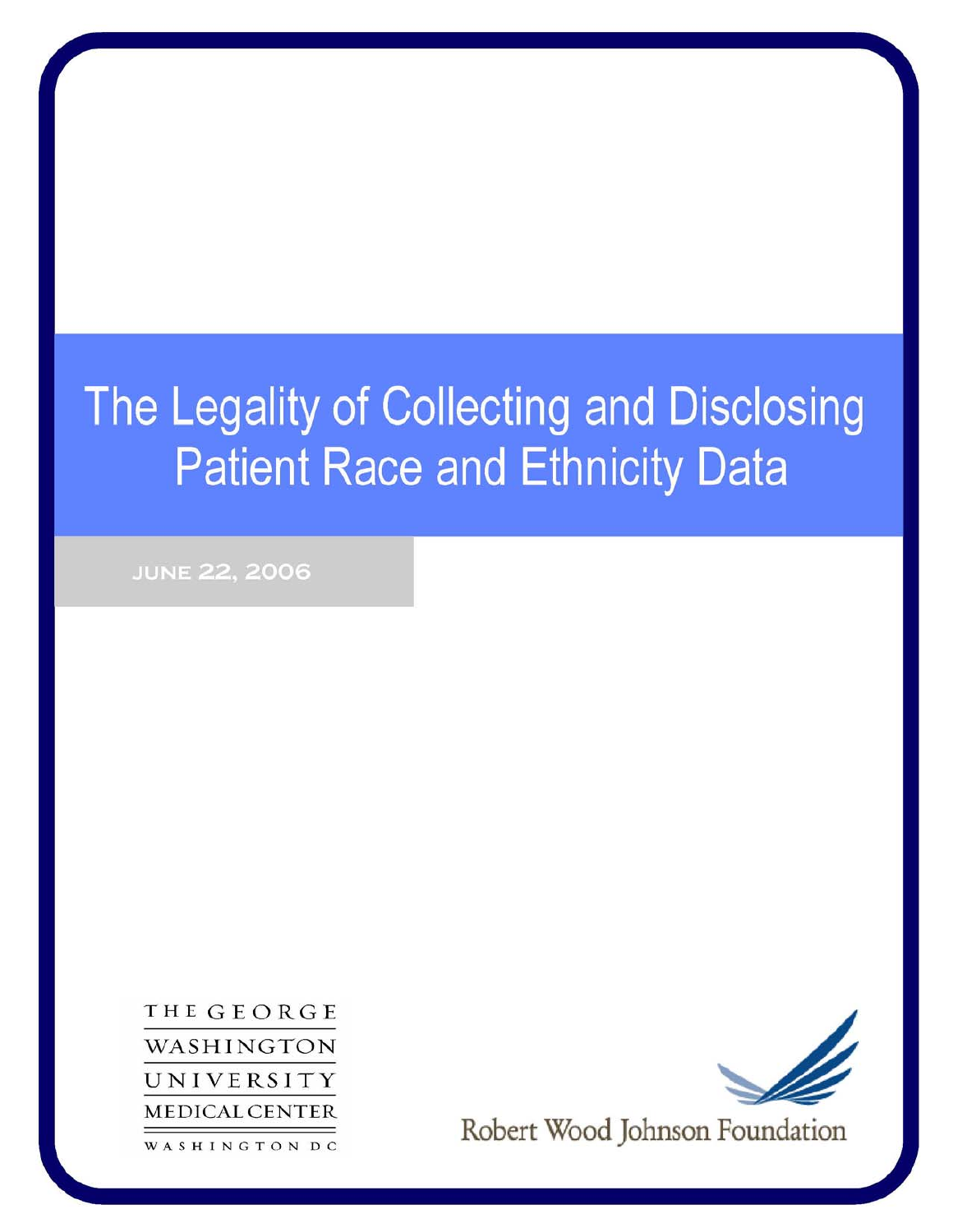# **Policy Brief**

# **The Legality of Collecting and Disclosing Patient Race and Ethnicity Data**

Sara Rosenbaum, J.D. Taylor Burke, J.D., L.L.M. Sonia W. Nath, J.D., MPH Jennifer Santos, J.D., M.P.H. Dana Thomas, J.D.

The George Washington University School of Public Health and Health Services Department of Health Policy

Funded Under a Grant from the Robert Wood Johnson Foundation

June 2006

The George Washington University for the Robert Wood Johnson Foundation as part of the Health Law Information Project, a special initiative whose mission is to examine and report on the interaction between the law and health information in a changing health care system.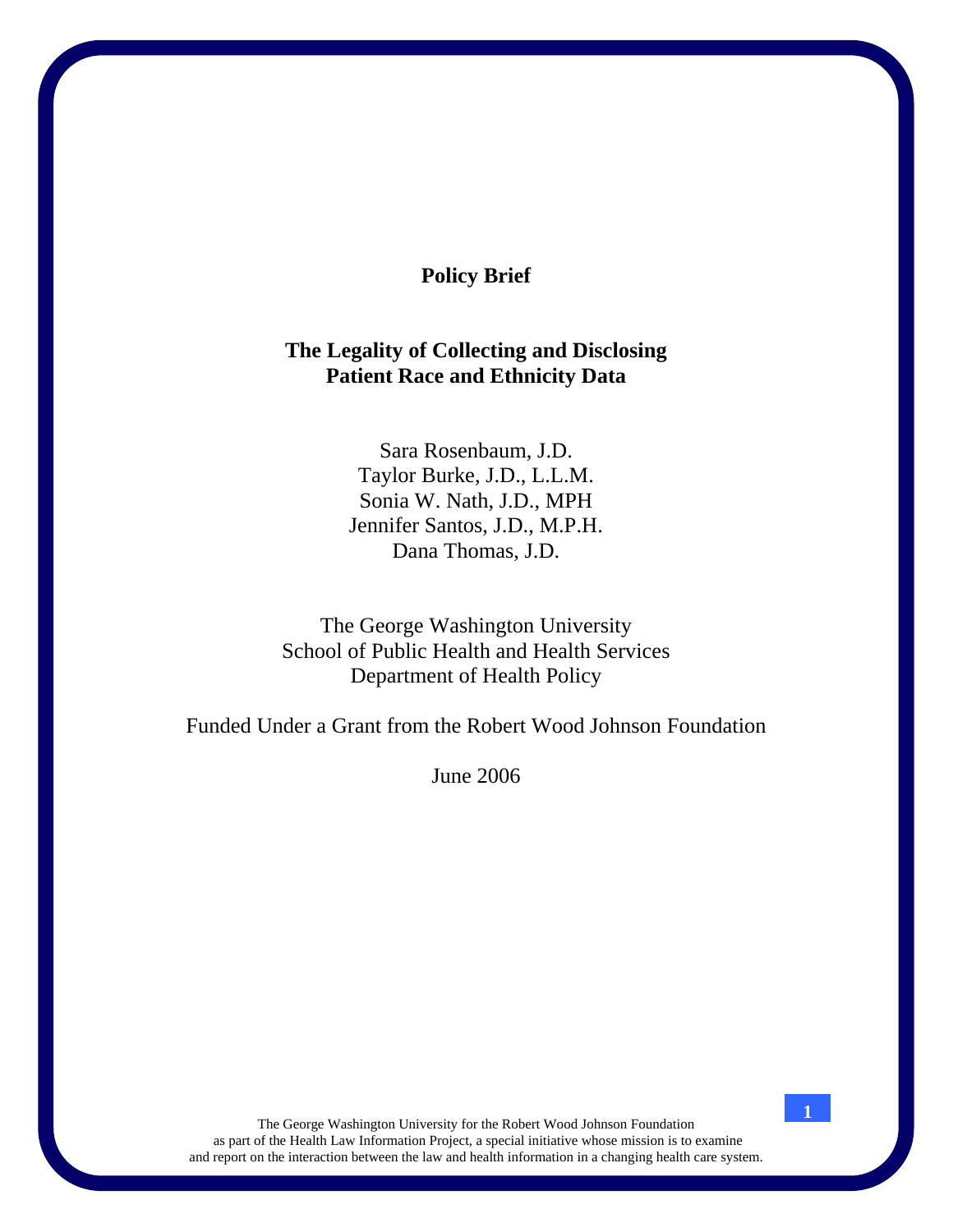#### **SUMMARY OF FINDINGS**

This Policy Brief, prepared for the Robert Wood Johnson Foundation, analyzes the following question: Whether the collection of patient data by race or ethnicity, as part of a program of quality improvement, violates the law.

First, Title VI of the 1964 Civil Rights Act (which prohibits discrimination on the basis of race or national origin by recipients of federal assistance) creates no legal liability for health care providers who collect and report health care quality data by race and ethnicity, when such an effort is undertaken as part of an overall program of quality improvement and not as a subterfuge for an impermissible purpose under the law. Experts in quality improvement – including the federal government – consider the evaluation of patient quality by race and ethnicity as an essential element of overall health care quality improvement. For this reason, the collection and disclosure of patient data by race and ethnicity in a quality improvement context advances the purposes of Title VI. Such practices would be entirely consistent with the regulations and would operate as evidence of compliance with the law rather than as a violation of it.

Second, the United States Department of Health and Human Services (HHS) could spur race and ethnicity patient data collection and disclosure by developing guidelines that set forth permissible data collection and disclosure practices as part of health care quality improvement. When followed, such guidelines would operate as evidence of compliance with applicable legal standards. Indeed, both the Bush and Clinton Administrations have used a similar approach under Title VI in outlining compliance guidelines for the health care industry with respect to language services for persons with limited English proficiency.

Third, the development of such guidance is essential in our view. Where race and ethnicity data collection are concerned, the health care industry lags notably behind comparable private sector industries, in particular housing, banking and lending. Furthermore, because health care services are not considered a public accommodation under the 1964 Civil Rights Act, as is the case under the Americans with Disabilities Act (ADA), voluntary reporting as part of cross-payer quality improvement effectively becomes the central means of ensuring system-wide quality improvement for all patients. In this respect, Title VI guidelines would guide health care data collection and reporting for the entire health care industry, even if legally applicable only to certain sectors. This industry-wide approach to race and ethnicity collection and disclosure standards presumably will benefit greatly by advances in health information technology and the creation of a national health information network operating in accordance with common standards.

Fourth, to the extent that health care providers may be concerned that race and ethnicity data could be used to pursue state-based medical liability theories, we believe that, just as with claims of discriminatory practices, the collection and disclosure of health disparities data showing disparities as part of quality improvement would operate as evidence of a professionally appropriate standard of care rather than negligence. To guard against the untoward use of such data, states could enact legislation treating race and ethnicity data collected for quality improvement purposes as evidence of professionally appropriate care.

Finally, the federal government could use its authority under the recently enacted Patient Safety Quality Improvement Act to incentivize the collection and reporting of such data.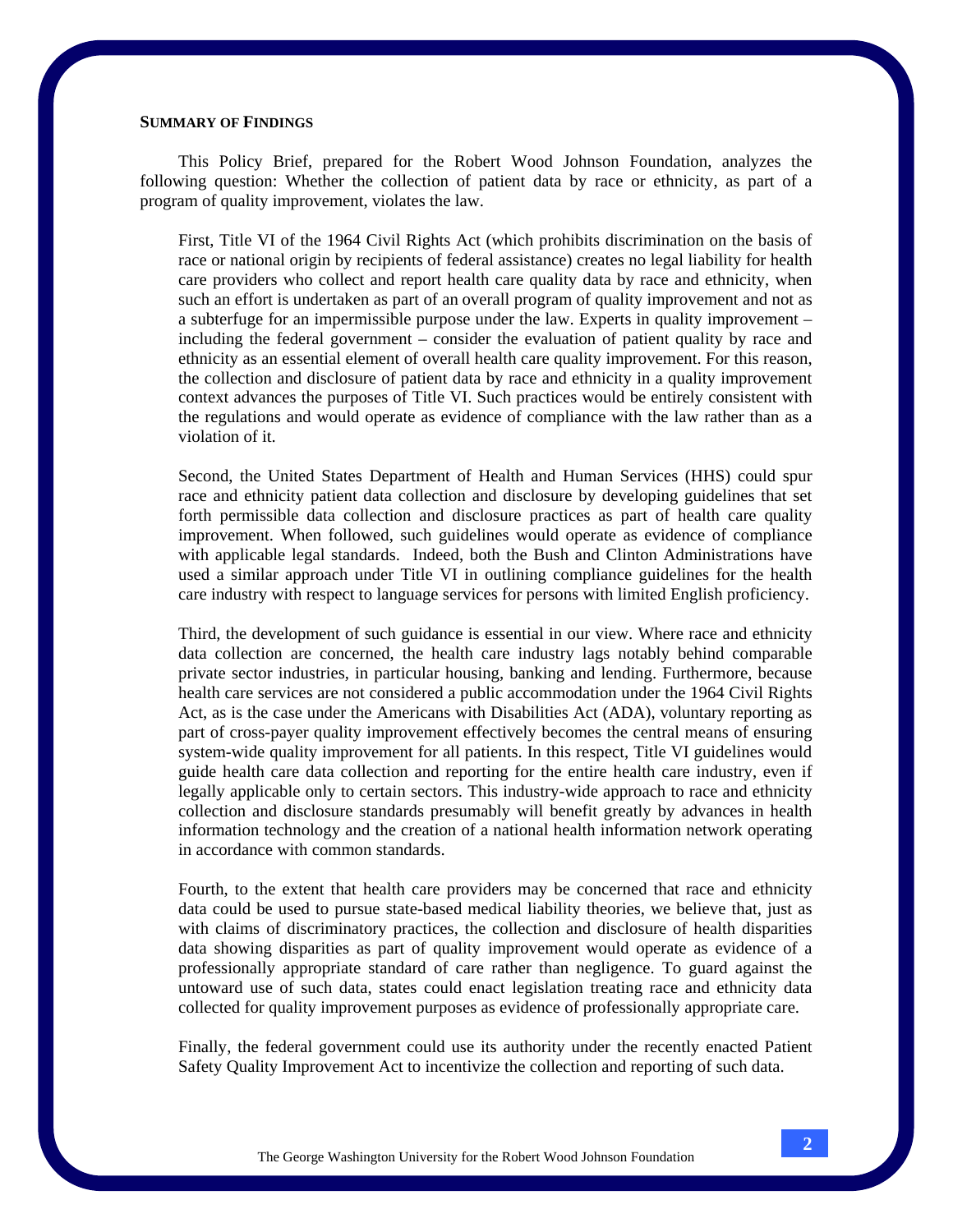# **1. THE EVOLUTION OF RACE AND ETHNICITY DATA COLLECTION AS PART OF HEALTH CARE QUALITY IMPROVEMENT**

 Information plays a critical role in the health care system. Recent attention has focused on the importance of health care information to quality improvement and medical error reduction,<sup>1</sup> as well as to the effective operation of the market for health services.<sup>2</sup> In discussing the data collection effort considered integral to the functioning of a highperforming health care system, experts stress the importance of systems that include the collection of patient data by race and ethnicity:

Standardized data collection is critically important in efforts to understand and eliminate racial and ethnic disparities in health care. Data on patient and provider race and ethnicity would allow researchers to better disentangle factors that are associated with health care disparities, help health plans to monitor performance, ensure accountability to enrolled members and payers, improve patient choice, allow for evaluation of intervention programs, and help identify discriminatory practices . . . . The challenges to data collection should be addressed, as the costs of failing to assess racial and ethnic disparities in care may outweigh new burdens imposed by data collection and analysis efforts. $3$ 

 This expert opinion regarding the extent to which race and ethnicity data are intrinsic to overall health care quality measurement is echoed throughout federal agencies involved in health care quality measurement and improvement. The Agency for Health Care Research and Quality (AHRQ), the federal agency within HHS with overall responsibility for health care quality improvement, routinely links the collection of data on race and ethnicity to health care quality improvement.<sup>4</sup> Data generated through computerized statistical systems maintained by the Centers for Medicare and Medicaid Services and the Veterans Administration have been used extensively to document differences in health care quality and patient outcome by race and ethnicity.<sup>5</sup>

<sup>&</sup>lt;sup>1</sup> Institute of Medicine, *Crossing the Quality Chasm* (National Academy Press, Washington D.C., 2000) <sup>2</sup><br><sup>2</sup> Enderel Trade Commission, A. Dese of Competition, (Weshington D.C. 2003)

<sup>&</sup>lt;sup>2</sup> Federal Trade Commission, *A Dose of Competition* (Washington D.C. 2003)

<sup>&</sup>lt;sup>3</sup> Institute of Medicine, *Unequal Treatment: Confronting Racial and Ethnic Disparities in Health Care*, March 20, 2002, available at http://www.amsa.org/advocacy/IOM\_Unequal\_HCP.pdf at 6.

<sup>&</sup>lt;sup>4</sup> The AHRQ website is replete with reports and studies that link the examination and reduction of racial and ethnic disparities in health care to an overall quality improvement program. See, e.g., *Second National Reports on Quality and Disparities Find Improvements in Health Care Quality, Although Disparities Remain*. Available at http://www.ahrq.gov/news/press/pr2005/nhqdr04pr.htm (Accessed May 21, 2006); *Health Plans can work toward eliminating racial and ethnic health disparities by developing better data,* available at *http://www.ahrq.gov/research/jun02/0602RA26.htm#head5* (Accessed May 21, 2006); *Researchers examine racial and ethnic disparities in emergency care,* available at

*http://www.ahrq.gov/research/apr04/0404RA4.htm* (Accessed May 21, 2006); AHRQ initiatives focus on understanding and reducing racial/ethnic disparities in health and health care (reporting on the agency's 5 year, \$45 million initiative to fund excellence centers to eliminate racial and ethnic disparities). Available at http://www.ahrq.gov/research/jul02/0702RA21.htm (Accessed May 21, 2006). 5

<sup>&</sup>lt;sup>5</sup> Much of this literature can be reviewed in the landmark study from the Institute of Medicine, *Unequal Treatment: Confronting Racial and Ethnic Disparities in Health Care* (National Academy Press, 2003). A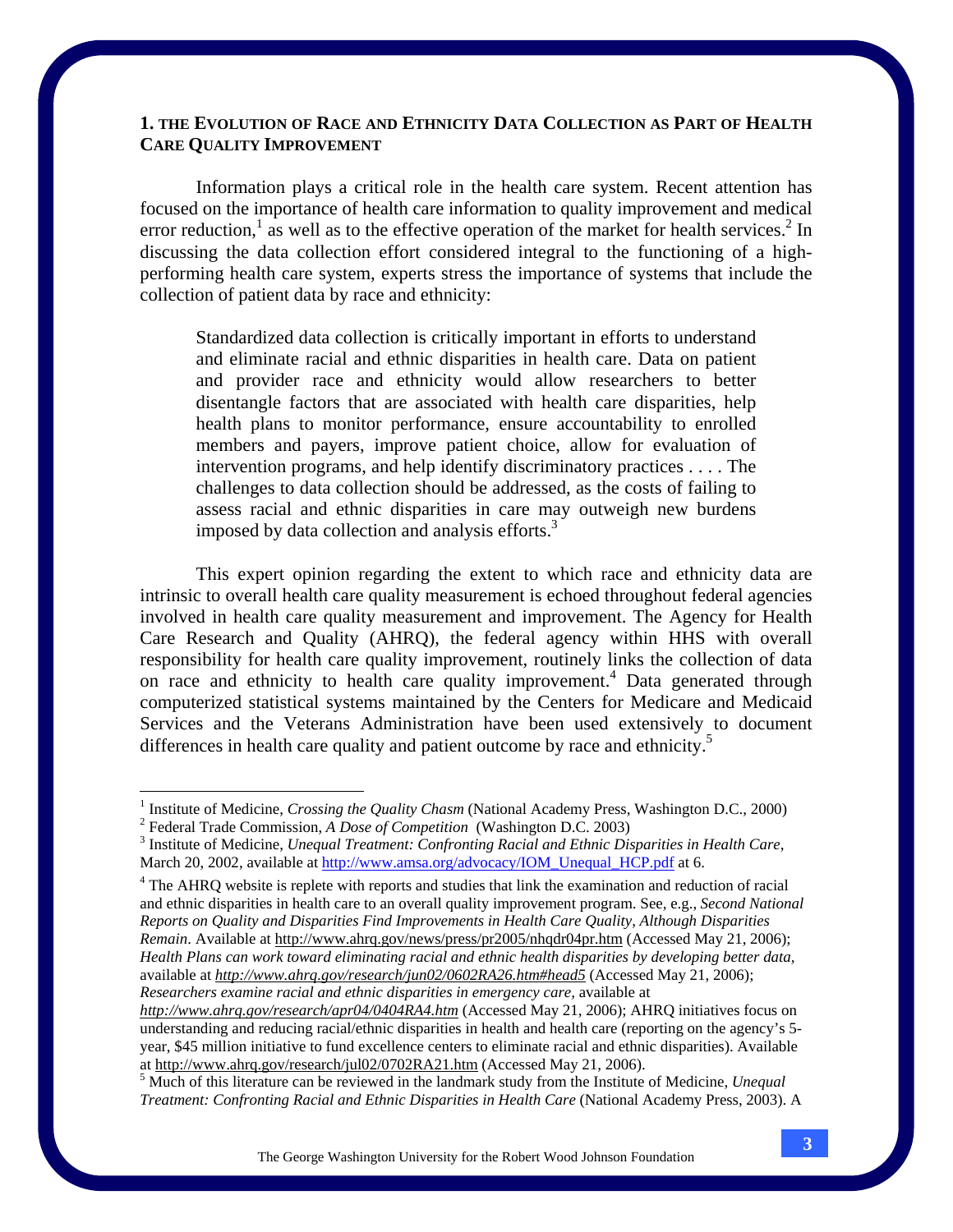Evidence also suggests that states are similarly involved in efforts to add race and ethnicity data to public reporting standards for health care institutions. For example, in May 2006, the Massachusetts Division of Health Care Finance and Policy proposed amendments to expand hospital data submission requirements to include race and ethnicity data collected in accordance with the United States Office of Management and Budget (OMB) reporting standards.<sup>6</sup> The proposed change notes that such data collection is "consistent with federal and EOHHS [state's non-discrimination statute] standards."<sup>7</sup>

An increasing emphasis on race and ethnicity data as basic elements of a comprehensive health care quality improvement strategy is not confined to government; collection of racial and ethnic health care data as part of quality improvement plays an increasing role in industry custom and practice. A 2004 study conducted by America's Health Insurance Plans found that half of all responding entities collected race and ethnicity data, and at least one national health care accreditation organization has proposed to make the collection of racial and ethnic data part of its accreditation standards.<sup>8</sup> Certain clinical practice providers, such as community health centers, routinely collect and evaluate race and ethnicity data as part of collaboratives to reduce health disparities in health care and outcomes.

 Despite the large amount of evidence of evolving industry practices and government policy regarding race and ethnicity data collection in quality improvement, questions continue to linger regarding the legality – and the legal exposure created by – such collection efforts, particularly where collection is accompanied by a high degree of transparency through disclosure of system performance by patient race and ethnicity. It is never easy to talk about race, particularly because discrimination has been such a prominent feature of the history of U.S. medicine and health care. It is not surprising

<sup>8</sup> America's Health Insurance Plans, *Racial and Ethnic Data by Health Plans to Address Disparities: Final <sup>8</sup> Summary Report*, Robert Wood Johnson Foundation, July 2004, available at

http://www.rwjf.org/files/research/080504AHIPFinalSummary.pdf at 2, hereinafter [America's Health Insurance Plans]; Robert Wood Johnson Foundation, *More Health Plans Addressing Gaps in Health Care Experienced by Minorities* (Princeton N.J., 2004), available at

http://www.rwjf.org/newsroom/newsreleasesdetail.jsp?id=10309; Romana Hasain-Wynia, *Who, When, and How: The Current State of Race, Ethnicity, and Primary Language Data in Hospitals*, Commonwealth Fund, May 2004 at 4. In December 2004, the Joint Commission on Accreditation of Health Care Organizations proposed to make race and ethnicity data collection a requirement of accreditation. Although JCAHO subsequently decided not to include mandatory race and ethnicity data collection as a requirement for accreditation, the proposal itself underscores the degree to which the collection of such data is approaching the level of national industry practice. *Joint Commission on Accreditation of Healthcare Organizations Proposed Standards Language*, *Elements for Performance for IM.6.20***.** (Dec. 2004).

9 This history is so extensively documented that it needs no further analysis. See e.g., *Unequal Treatment, supra,* n. 5; *The Health Care Challenge, supra.,* n. 5. Perhaps the most definitive documented study of race

compilation of studies also can be found in U.S. Commission on Civil Rights, *The Health Care Challenge: Acknowledging Disparity, Confronting Discrimination, and Ensuring Equality (Sept. 1999).* 

<sup>&</sup>lt;sup>6</sup> Memorandum from Judy Parlato to Interested Parties, dated May 11, 2006, "Summary of Proposed Amendments to 114.1 CMR 17.00: Requirements for the Submission of Hospital Case Mix and Charge Data." (Commonwealth of Massachusetts, Executive office of Health and Human Services, Division of Health Care Finance and Policy).

 $^7$  *Id.* at 1.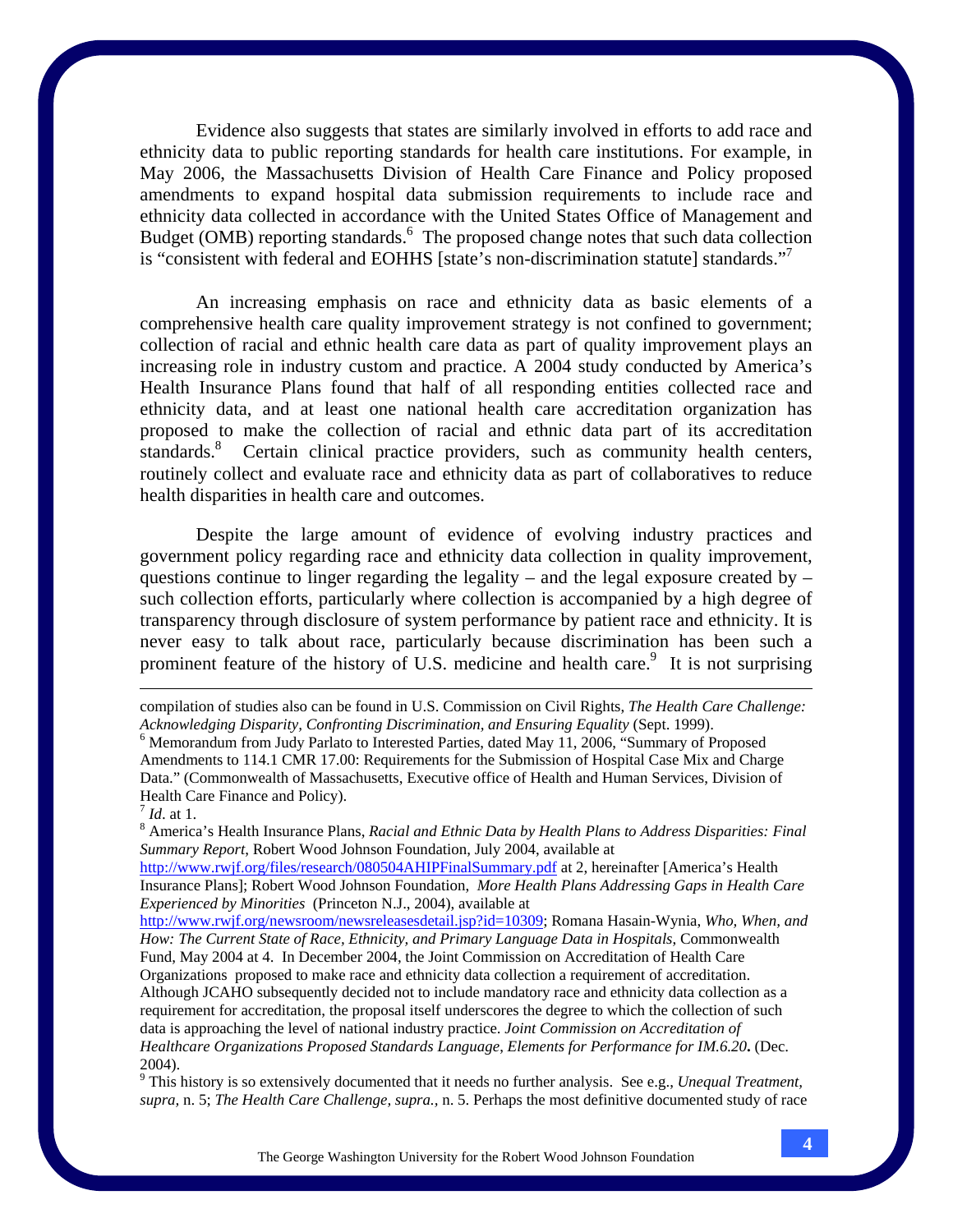perhaps that the health care industry would be sensitive to any perception regarding less than equal treatment among patients of different racial and ethnic backgrounds, even if such differential treatment were unintentional.

These concerns on the part of the health care industry are perhaps even more understandable given the lack of federal guidance on the subject of collection of racial and ethnic data. Despite extensive federal standards issued by the OMB on data collection practices, $10$  as well as nearly a decade of focus on racial disparities as part of an overall approach to quality improvement across two Presidential Administrations, no federal agency has ever issued comprehensive guidelines regarding collection and disclosure of race and ethnicity data in health care quality improvement. The propriety of such collection and reporting can be inferred, of course, from numerous governmental sources, in particular, federal guidelines related to health care and human services to persons with Limited English Proficiency  $(LEP)$ ,<sup>11</sup> which calls for extensive self analysis as part of compliance:

Recipients should first examine their prior experiences with LEP encounters and determine the breadth and scope of language services that were needed. In certain circumstances, it is important in conducting this analysis to include language minority populations that are eligible for their programs or activities but may be underserved because of existing language barriers. . . . Recipients should assess, as accurately as possible, the frequency with which they have or should have contact with an LEP individual from different language groups seeking assistance. The more frequent the contact with a particular language group, the more likely that enhanced language services in that language are needed. . . . But even recipients that serve LEP persons on an unpredictable or infrequent basis should use this balancing analysis to determine what to do if an LEP individual seeks services under the program in question.<sup>12</sup>

http://www.hhs.gov/ocr/lep/revisedlep.html (Accessed May 27, 2006). The guidance offers a range of compliance options, all of which begin with a detailed self-assessment by covered entities of the use of their facilities and services by protected individuals.  $12$  *Id.* 

and health care in the U.S. can be found in W. Michael Byrd, and Linda A. Clayton, *An American Health Dilemma: Race, Medicine, Health Care in the United States* (Routledge, NY, 2001). A particularly compelling study of physician interaction with patients and the racially identifiable results that may follow is found in Kevin A. Schulman, et al., *The Effect of Race and Sex on Physicians' Recommendations for Cardiac Catheterization*, 340 N.E. J. MED. 618 (1999). *See also* M. Gregg Bloche, *Race and Discretion in* 

*American Medicine*, 1 YALE J. HEALTH L. POL'Y & ETHICS 103.<br><sup>10</sup> The 1997 Office of Management and Budget Directive 15 required reporting of federal health statistics using five race categories and one ethnicity category. Revisions to the Standards for the Classification of Federal Data on Race and Ethnicity, 62 Fed. Reg. 58,782 (Oct. 30, 1997). Federal agencies had until 2003 to comply with federal guidelines on race and ethnicity data collection practices that added a "Native Hawaiian and other Pacific Islander" category and allowed respondents to choose more than one race. <sup>11</sup> HHS, Guidance to Federal Financial Assistance Regarding Title VI Prohibition Against National Origin Discrimination Affecting Limited English Proficient Persons. Available at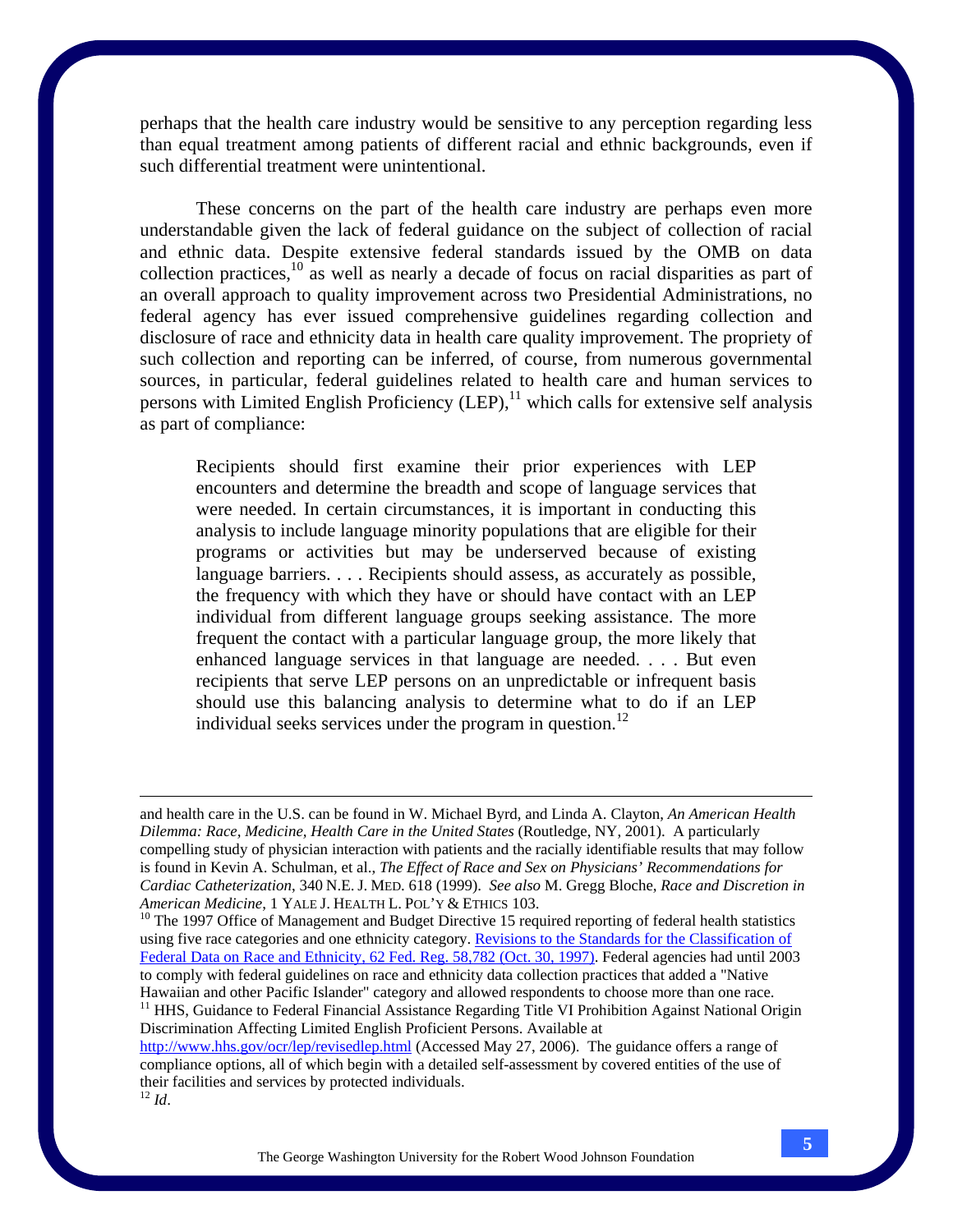But the implicit authority to examine racial and ethnic patterns is different from explicit and definitive federal guidance. This uncertainty is compounded by a fair degree of confusion regarding the reach of federal civil rights laws,  $13$  as well as the possibility of state human rights laws applicable to the health care industry.<sup>14</sup> Part of this confusion might stem from state laws that prohibit the use of racial data by insurers as a basis for actuarial calculations of risk.<sup>15</sup> But these laws have no applicability in the context of data collection as part of quality improvement in health care. Whatever the basis, doubts remain. $16$ 

# **PATIENT RACE AND ETHNICITY DATA COLLECTION AND DISCLOSURE IN HEALTH CARE QUALITY IMPROVEMENT: THE ROLE OF TITLE VI OF THE 1964 CIVIL RIGHTS ACT**

 The Civil Rights Act of 1964 represents one of the great landmarks in civil rights legislation. The Act is comprised of a series of separate components each of which is aimed at remedying certain types of discriminatory practices. Title II reaches "public accommodations," private enterprises such as transportation, restaurants, and hotels, that are not federally funded but that operate with a public purpose. Unlike the Americans with Disabilities Act, the 1964 Civil Rights Act does not classify health care as a public accommodation.17 As a result, health services providers are covered by the Act's prohibitions only in an employment context under Title VII or as recipients of federal financial participation under Title VI.

<u>.</u>

<sup>13</sup> Youdelman, M. et al., *Racial Ethnic and Primary Language Data Collection: An Assessment of Federal Policies, Practices and Perceptions*, National Health Law Program and The Commonwealth Fund (2001) available at http://www.cmwf.org/usr\_doc/perot\_racialethnic\_492.pdf at v; National Health Law Program and the Office of Minority Health, *Assessment of State Laws, Regulations and Practices Affecting the Collection and Reporting of Racial and Ethnic Data by Health Insurers and Managed Care Plans* (2001) available at http://www.omhrc.gov/omh/sidebar/datastats13.htm#reports. Sidney D. Watson, *Reforming Civil Rights With Systems Reform: Health Care Disparities, Translation Services, & Safe Harbors*, 9 WAS. & LEE RACE & ETHNIC ANC. L. J. 13, 17 (2003). 14 Several studies have examined state laws applicable to the health care industry. See National Health Law

Program and the Office of Minority Health, *Assessment of State Laws, Regulations and Practices Affecting the Collection and Reporting of Racial and Ethnic Data by Health Insurers and Managed Care Plans* (2001) available at http://www.omhrc.gov/omh/sidebar/datastats13.htm#reports; Joel Teitelbaum and Sara Rosenbaum, *Medical Care as a Public Accommodation: Moving the Discussion to Race*, 29 *Am. J. L. and Medicine* 381 (2003).<br><sup>15</sup> California, Maryland, New Hampshire, and New Jersey currently prohibit collecting this information,

and Connecticut, Iowa, Minnesota, South Dakota, and Washington will closely scrutinize proposed insurance application forms that include a race/ethnicity field. *See* National Research Council of the National Academies, 2004, *Eliminating Health Disparities: Measurement And Data Needs*, Chapter 6 "Private-Sector Collection of Data on Race, Ethnicity, Socioeconomic Position, and Acculturation and Language Use" (National Academies Press, Washington, DC).

<sup>&</sup>lt;sup>16</sup> Indeed, over the course of developing this analysis, one of the authors had a discussion with a colleague who is a highly experienced and able lawyer representing a large group medical practice. When she asked the lawyer about his client's data collection practices in the area of race and ethnicity, his immediate response was that the practice could not do this without exposing itself to legal liability.

<sup>17</sup> *Medical Care as Public Accommodation*, *supra* n. 14.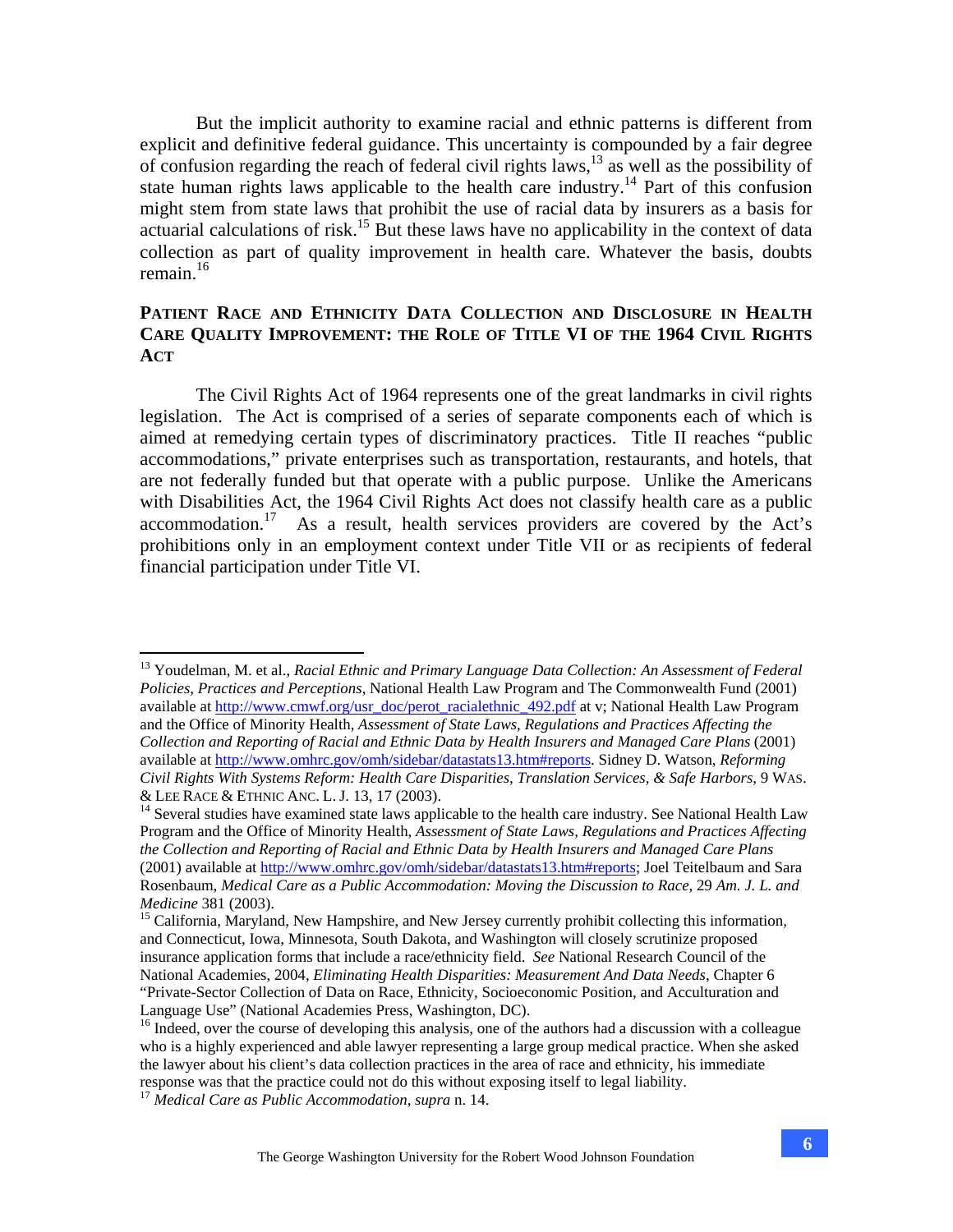## *The Reach of Title VI*

Title VI reaches entities that are considered "recipients" of federal funding. Title VI, whose authority rests on the Spending Clause, advances several underlying federal policies: a unified means of correcting all federal Spending Clause statutes enacted prior to *Brown v. Board of Education* that permitted "separate but equal" treatment;<sup>18</sup> a means of authorizing federal agencies to prohibit discrimination and to act in a uniform way toward the problem of discrimination;<sup>19</sup> and to establish an efficient alternative to litigation, permitting the federal government to seek change through intervention and corrective action; $^{20}$  and finally, as a means of reaching federally assisted private conduct otherwise exempt from Constitutional claims.21

That federally assisted health care was the subject of Title VI was readily evident during the Congressional debate over enactment. During the Senate debate, Senator Pastore, in a now-famous passage, made clear Congressional intent to eliminate segregation and exclusion in hospitals:

That is why we need Title VI of the Civil Rights Act, H.R. 7152 - to prevent such discrimination where federal funds are involved. . . . Title VI is sound; it is morally right; it is legally right; it is constitutionally right. . . What will it accomplish? It will guarantee that the money collected by colorblind tax collectors will be distributed by federal and State administrators who are equally colorblind. Let me say it again: The title has a simple purpose - to eliminate discrimination in federally financed programs. $^{22}$ 

 Because Title VI attaches to health care through Congress' spending powers, it applies only to health care entities that are treated as receiving "federal financial assistance" within the meaning of the law.<sup>23</sup> Federal regulations promulgated in 1966 in the wake of enactment – and that remain essentially unchanged today – interpret the term "financial assistance" to include grants, training, equipment, donations of surplus property and other assistance.<sup>24</sup> The definition also reaches federal Medicare payments in all contexts other than direct fee-for-service payments made to physicians under the traditional Medicare Part B program. The definition of federal financial assistance also encompasses Medicaid and the State Children's Health Insurance Program (SCHIP) payments.

<sup>18</sup> *Reforming Civil Rights With Systems Reform: Health Care Disparities, Translation Services, & Safe Harbor*, *supra*, n. 13.

<sup>&</sup>lt;sup>20</sup> *Id.* <sup>21</sup> *Id.* <sup>21</sup> *Id.* <sup>22</sup> *Id.* (citing 110 Cong. Rec. 7054 (1964) (Statement by Sen. Pastore)). <sup>23</sup> *Id.* <sup>24</sup> 68 Fed. Reg. 47311, 47313.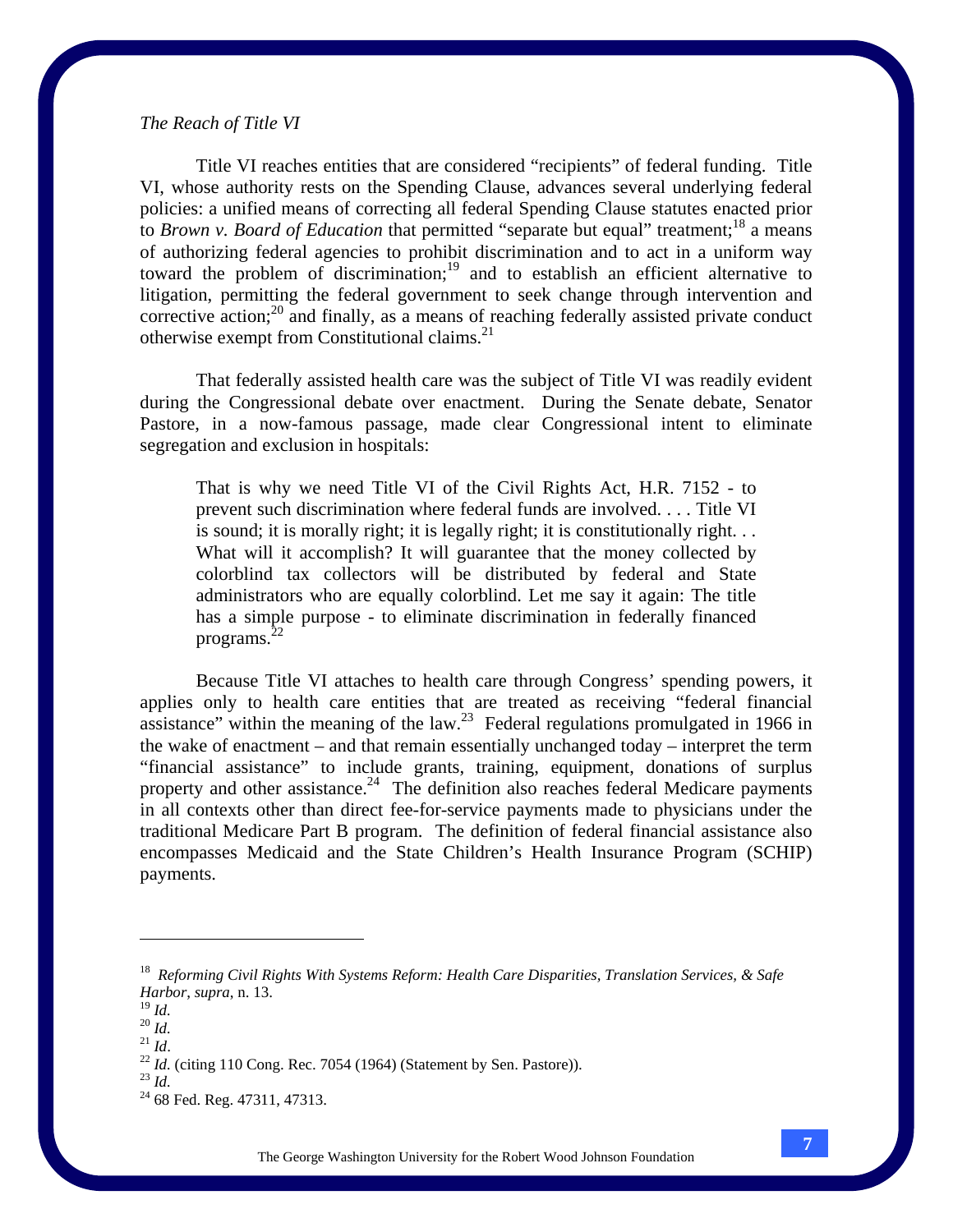Federal assistance does not lose its character because it reaches health care providers as contractors<sup>25</sup> through broader intermediary payment systems, such as Medicare Advantage, Medicare Part D prescription drug coverage or Medicaid or SCHIP managed care organizations. Thus, health care professionals who receive payments as part of participating in a broader federally assisted health care system would be covered by Title VI.

There are two important exceptions to the meaning of "federal financial assistance," only one of which is statutory. The first exception is "contract[s] of insurance or guaranty,"26 which exempts from the meaning of the law indirect federal supports such as crop or flood insurance. In this respect, although Medicare Part A and Medicaid operate in the manner of health insurance, both programs historically have been treated as federal funding for Title VI purposes. $27$ 

The second exception extends to physicians whose federal financial participation is limited to direct payment under the traditional Medicare Part B program. This exemption is an artifice of the history of Medicare and its interaction with Title VI. Lacking a statutory basis, the exemption is the result of a compromise between the Senate and the Johnson Administration in 1965 to prevent Medicare's defeat in the face of widespread physician opposition.<sup>28</sup> The exemption originally rested on Medicare's initial legal structure, under which Part B operated as an indemnification insurer, with no direct funding flowing to physicians. Although indemnification is now virtually a dead letter (direct payments to physician assignment have long since replaced indemnification as the principal means of Part B physician financing), every Administration has continued to adhere to the exemption. $2^9$ 

 $^{25}$  In one case interpreting the applicability of Title VI to health care, the Fifth Circuit held that a contractor's direct role or "financial nexus" to the amount of Medicare and Medicaid funds paid to the hospital qualified the contractor as a primary recipient of federal funds, and hence obligated to abide by Title VI. *Frazier v. Bd. of Trustees of Northwest Mississippi Regional Medical Ctr*., 765 F.2d 1278, 1290 n.29 (5th Cir. 1986).

<sup>&</sup>lt;sup>26</sup> "Nothing in this subchapter shall add to or detract from any existing authority with respect to any program or activity under which federal financial assistance is extended by way of a contract of insurance or guaranty." 42 U.S.C. § 2000d-4 (2000). Although Medicare Advantage and Part D involve risk contracts, both types of payments to participating organizations involve payment of governmental funds in various formats: risk contracts, direct subsidies for low income members, and stabilization funds.

<sup>&</sup>lt;sup>27</sup> See, e.g., United States v. Baylor Univ. Med. Ctr., 736 F.2d 1039, 1042 (5th Cir. 1984) (stating that Medicaid and Medicare funds constitute federal financial assistance).

<sup>28</sup> David Barton Smith, *A Nation Divided* (University of Michigan Press, 1994). In its 2000 LEP guidance the Clinton Administration eliminated the exemption, finding no legal basis for its continuation. The exemption was restored in the reissued LEP guidelines in 2003.

<sup>29</sup> See e.g., HHS guidelines for persons with limited English proficiency, *supra*, n. 11.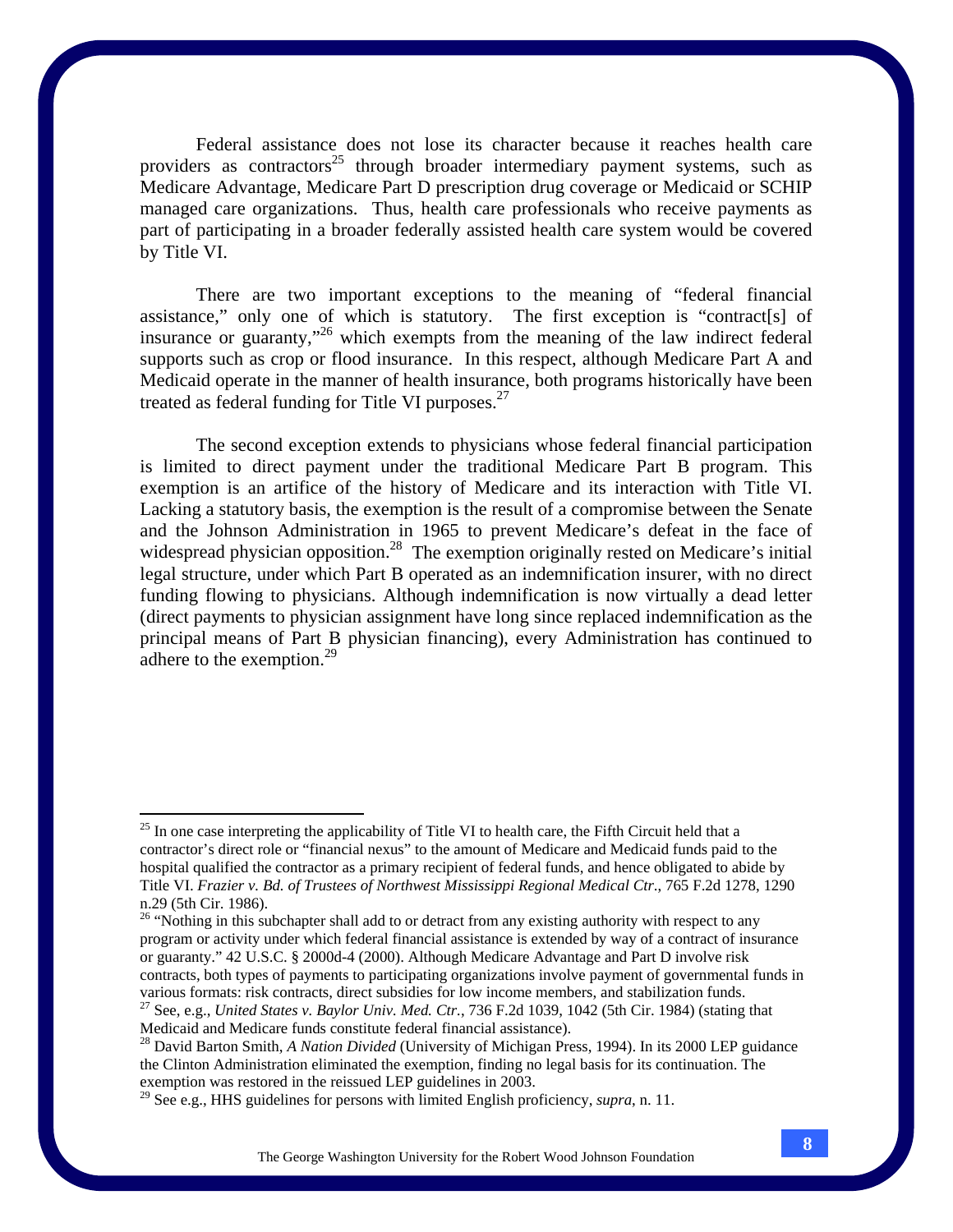### *The Title VI Regulations*

 Congress delegated authority to federal agencies to implement Title VI, while at the same time maintaining legislative oversight powers to temper agency enforcement powers.30 Federal agencies have the power to set standards, require the submission of data and take steps to terminate program funding where compliance problems are found and documented through review and hearing.<sup>31</sup> The federal power includes an obligation to afford a suspected violator the right to voluntarily comply, as well as the duty to notify and report to Congress prior to taking fund withholding action following a finding of non-compliance. $32$ 

 Where data collection and reporting are concerned, the regulations do not require data collection by federal recipients, and legal action to compel collection has failed.<sup>33</sup> Given the tempered enforcement authority and the absence of compulsory data collection, the law can be said to rest in great part on the willingness of recipients of federal funds to voluntarily conform to the fundamental goal of Title VI: to end exclusion, segregation and discrimination in federally assisted programs. The regulations aim for achieving this goal through two key provisions that have remained untouched over four decades:

*A broad sweep to the concept of non-discrimination.*<sup>34</sup> In broad language, the rules prohibit discrimination on account of race, color or national origin. The rules are not restricted to intentional discrimination but reach *de facto* discrimination (i.e., discrimination in effect) as well.<sup>35</sup> They are explicit in their concept of what it means to discriminate: the outright denial of service; subjecting individuals to segregation or

<sup>34</sup> 45 C.F.R. §80.3.

<sup>&</sup>lt;sup>30</sup> "Each federal department and agency which is empowered to extend federal financial assistance to any program or activity . . . is authorized and directed to effectuate the provisions of section 2000d of this title. . . by issuing rules, regulations, or orders of general applicability which shall be consistent with achievement of the objectives of the statute . . . . No such rule, regulation, or order shall become effective unless and until approved by the President." 42 U.S.C. § 2000d-1, Pub. L. 88-352, title VI, Sec. 602, July 2, 1964, 78 Stat. 252. 45 C.F.R. §80.1.

 $31$  "Compliance with any requirement adopted pursuant to this section may be effected (1) by the termination of or refusal to grant or to continue assistance under such program or activity to any recipient as to whom there has been an express finding on the record, after opportunity for hearing, of a failure to comply with such requirement, . . . or (2) by any other means authorized by law." *Id.* <sup>32</sup> "[N]o such action shall be taken until the department or agency concerned has advised the appropriate

person or persons of the failure to comply with the requirement and has determined that compliance cannot be secured by voluntary means. In the case of any action terminating, or refusing to grant or continue, assistance because of failure to comply with a requirement imposed pursuant to this section, the head of the federal department or agency shall file with the committees of the House and Senate having legislative jurisdiction over the program or activity involved a full written report of the circumstances and the grounds for such action. No such action shall become effective until thirty days have elapsed after the filing of such report." *Id.* <sup>33</sup> *Madison-Hughes v. Shalala*, 80 F.3d 1121, 1123 (6th Cir. 1996). *See* Bureau of National Affairs, *HHS* 

*Not Required To Amass Race Data To Comply With Civil Rights Act Rules*, 5 BNA HEALTH L. REP., Apr. 25, 1996.

<sup>35</sup> Sara Rosenbaum and Joel Teitelbaum, *Civil Rights Enforcement in the Modern Health Care System: Reinvigorating the Role of the Federal Government in the Aftermath of Alexander v Sandoval,* 3 Yale Journal Health Policy Law and Ethics 215-290 (2003).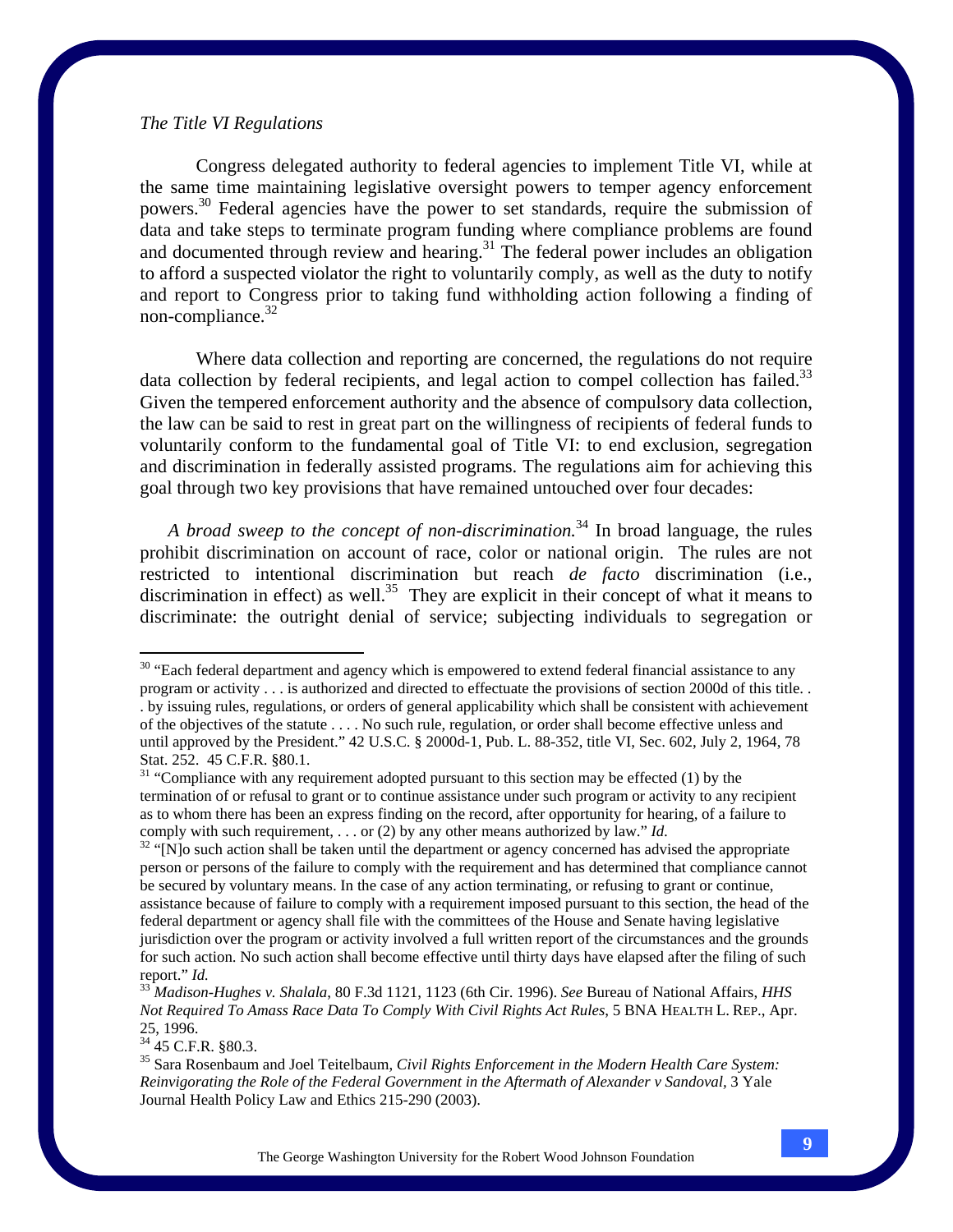separate treatment; or restricting individuals in any way, or treating individuals differently from others in determining admission, enrollment, quota, membership or other requirements or conditions that individuals must meet in order to be provided any service, financial aid or other benefit. Most significantly in the context of this analysis, the regulations classify differential treatment in the provision of services as a prohibited form of discrimination.36

*A regulatory scheme that contemplates ongoing self-examination and preventive efforts to avert potential discrimination.*37 The regulations require recipients of federal funds to take affirmative steps to overcome prior discrimination. More importantly, *even absent evidence of prior discrimination*, the rules authorize recipients to take affirmative steps to overcome the effects of conditions that might in some way be discriminatory.<sup>38</sup> In other words, the regulations serve a preventive purpose and encourage ongoing private conduct aimed at deterring results that could be adverse to individuals who receive services under the program. It is this regulatory emphasis on ongoing and preventive engagement that gives Title VI the potential to be both dynamic and evolutionary to changing circumstances. In health care this is critical, given the dramatic transformation of health care organization and financing since the passage of Title VI. Were the law tied strictly to federal financing as it existed in 1964 and to evidence of past discrimination, it would lack the preventive thrust that Congress envisioned in its effort to ensure that federal funds no longer would be used in a discriminatory manner.

In short, Title VI regulations establish a broad standard of non-discrimination, coupled with an emphasis on self-analysis and active encouragement of such assessments on a *preventive basis*. In crucial ways, this framework critically juxtaposes civil rights law against the preventive, transparency and self-assessment nature of health care quality improvement. In a health care context, these two sets of goals – the elimination of disparities and the improvement of quality – join together within an overall approach to health care quality improvement that simultaneously lifts quality while achieving the highest purpose of Title VI – the prevention of disparities. Put another way, the prevention of health care disparities emerges as legally intrinsic to the overall goal of quality improvement. The act of examining disparities as part of quality improvement becomes the highest form of civil rights compliance; in effect, the goal of health care quality improvement simply cannot be realized without addressing equality in the rendering of health care treatment.

If anything, this juxtaposition of civil rights law and quality improvement systems has become more important as a result of the United States Supreme Court's 2001 decision in *Alexander v Sandoval*, 39 which held the *de facto* discrimination rule to be privately unenforceable and ruled that only federal agencies had the power to enforce this standard through administrative interventions. Because *Sandoval* limits private enforcement to acts of intentional discrimination – in all likelihood a rarity today – it is

<sup>36 45</sup> C.F.R. § 80.3.

 $37$  45 C.F.R. §80.3(b)(6).

 $38\,45$  C.F.R. § 80.3(b)(6).

<sup>39 532</sup> U.S. 275 (2001).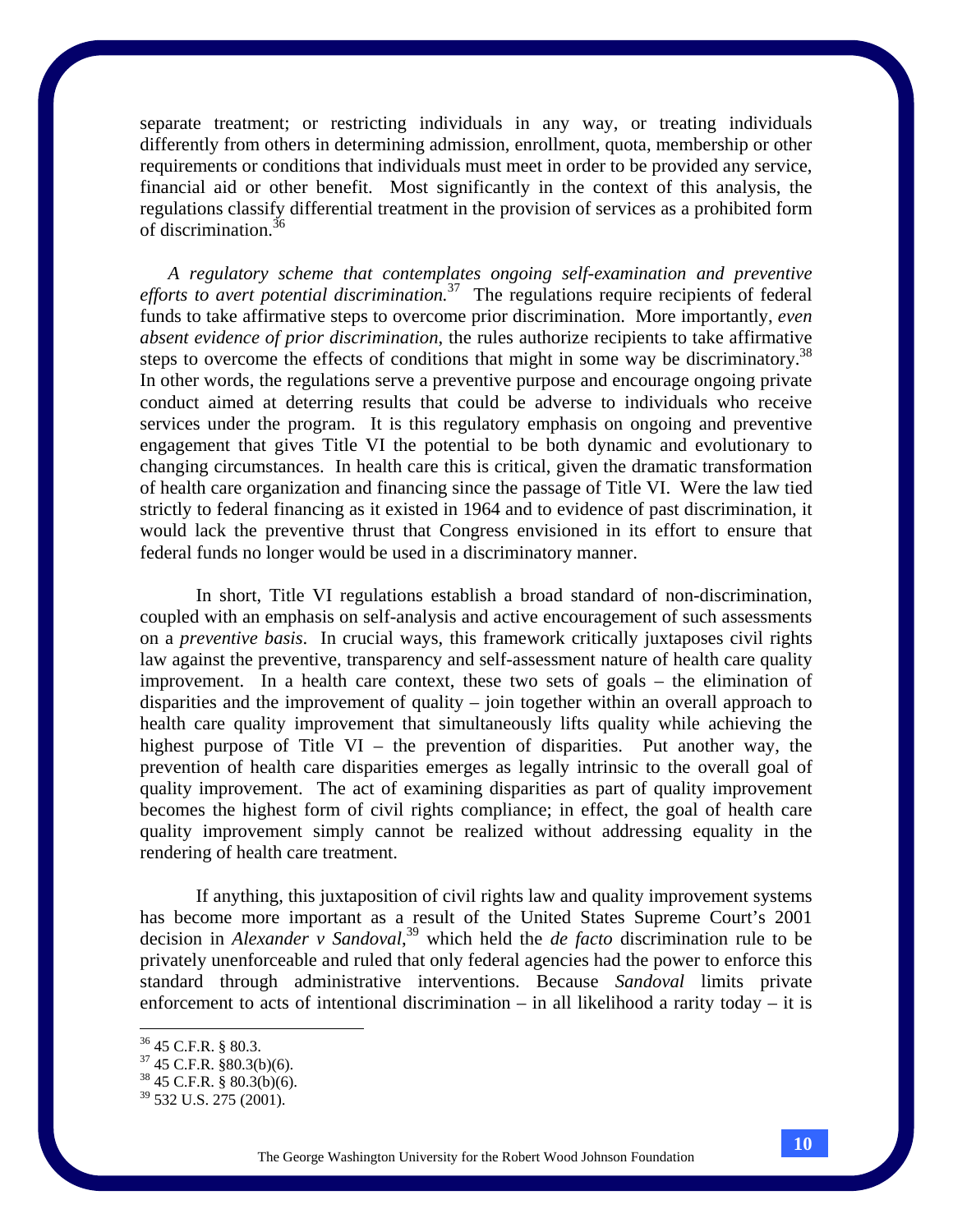the sole responsibility of federal agencies to advance compliance with the *de facto*  standard through guidance and active engagement in efforts to promote equality.<sup>40</sup>

Although the legality of voluntary conduct related to the examination of performance has never been explicitly addressed by the courts, its propriety can be implied. Indeed, it was precisely this type of active self-engagement through the use of information about performance that underlay efforts on the part of the University of Michigan to ensure high quality of the student educational experience.<sup>41</sup> Although the precise means by which federally assisted entities might achieve equality (i.e., the use of quotas) became the subject of scrutiny by the United States Supreme Court, the fundamental notion that self-assessment through the collection and analysis of information is critical in its own right went unchallenged. In other words, even though certain remedial approaches might be open to question in certain contexts, the act of selfexamination is not.

The notion that the law encourages – rather than prohibits – the collection of race and ethnicity data as part of an overall program of quality improvement is bolstered by the enactment of the Minority Health and Health Disparities Research and Education Act of 2000 (MHHDREA).<sup>42</sup> Among other matters, the legislation required the National Academy of Sciences to study HHS' existing data collection reporting systems and practices and report to Congress on the range of data necessary to support an effective response to racial and ethnic disparities:

The National Academy of Sciences shall conduct a comprehensive study of the Department of Health and Human Services' data collection systems and practices, and any data collection or reporting systems required under any of the programs or activities of the Department, relating to the collection of data on race or ethnicity, including other Federal data collection systems (such as the Social Security Administration) with which the Department interacts to collect relevant data on race and ethnicity. . . . [T]he National Academy of Sciences shall prepare and submit to the Committee on Health, Education, Labor, and Pensions of the Senate and the Committee on Commerce of the House of Representatives, a report that. . . . identifies the data needed to support efforts to evaluate the effects of socioeconomic status, race and ethnicity on access to health care and other services and on disparity in health and other social outcomes and the data needed to enforce existing protections for equal access to health care.<sup>43</sup>

The legislation underscores Congressional policy regarding the importance of race and ethnicity data collection as part of health care.<sup>44</sup>

The George Washington University for the Robert Wood Johnson Foundation

 $40$  Civil Rights in the Modern Health Care System, supra, n. 35.

<sup>&</sup>lt;sup>41</sup> *Gruter v Bollinger* 539 U.S. 982 (2003); *Gratz v Bollinger* 539 U.S. 244 (2003).<br><sup>42</sup> PL 106-525 (S 1880) November 22, 2000.<br><sup>43</sup> *Id.* at sec. 301.

<sup>&</sup>lt;sup>44</sup> In 2004 the Institute of Medicine published *Eliminating Health Disparities: Measurement and Data Needs* (National Academy Press, Washington D.C. ) The report states that "disparities in health and health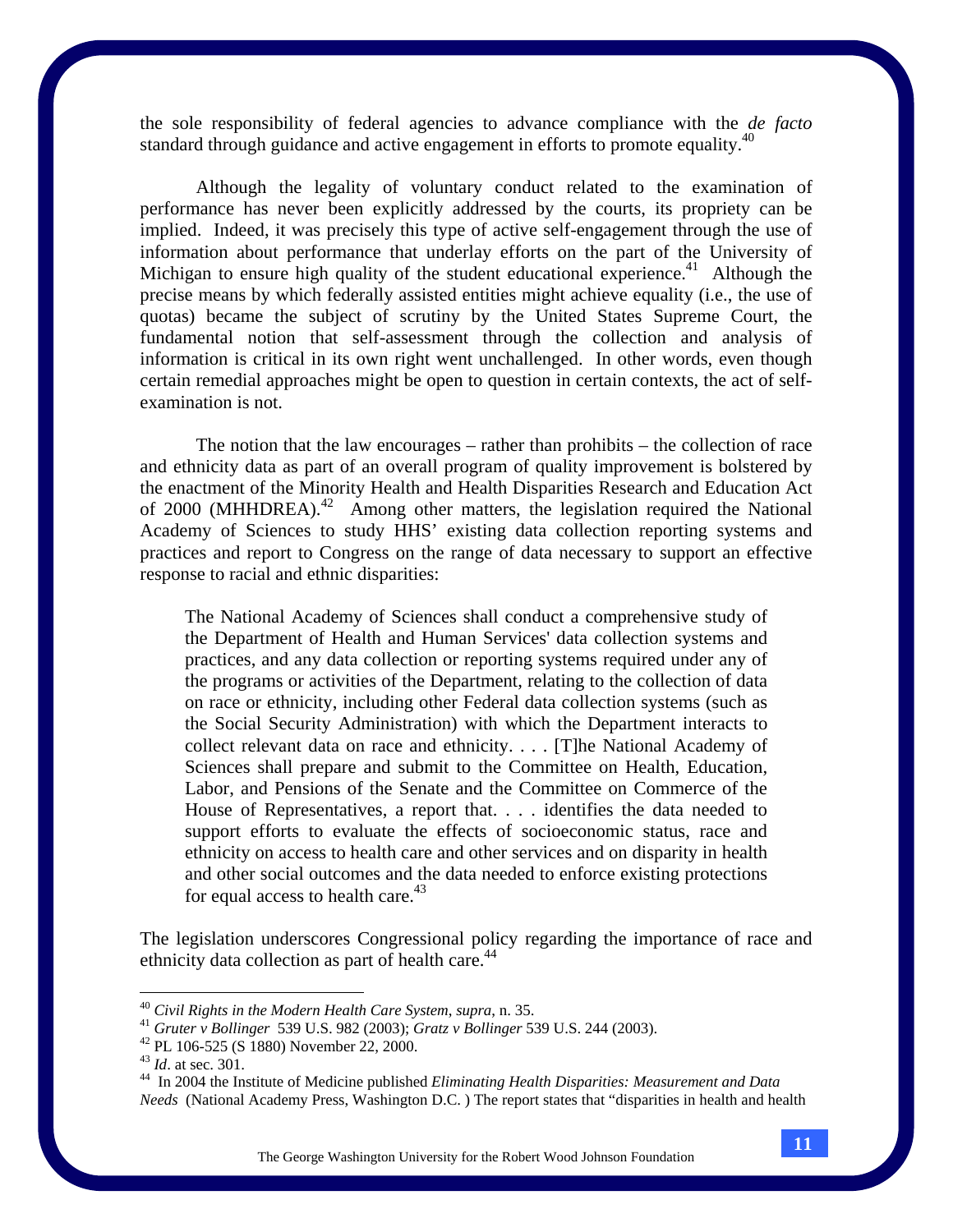Congressional intent underlying the appropriateness of race and ethnicity data collection mirrors public opinion on this matter, as evidenced by the defeat of a ballot initiative to make such data collection unlawful. California's recent debate over Proposition 54 represents the most prominent example of the level of popular support for efforts to understand and address disparities in health care. Proposition 54 was an outgrowth of Proposition 209, a successful California voter initiative to prohibit the state from granting preferential treatment to women and people of color in public education, contracting and employment.<sup>45</sup> Proposition 54 was rejected however,<sup>46</sup> despite the fact that it targeted the same three areas addressed in Proposition 209 (public education, public contracting and public employment), in part because of public perception regarding the impact of the initiative on basic health care quality and safety; proponents went so far as to exempt racial classification for purposes of medical research and clinical treatment in order to gain support.<sup>47</sup> In the wake of its defeat, the Proposition's chief proponent underscored the need for language that "would protect health care" because "the voters generally embrace the ideas of Prop. 54, but the opposition very, very effectively raised doubts about the health issue."<sup>48</sup>

# *Potential Federal Action to Spur Race and Ethnicity Data Collection in Health Care Quality*

 In their emphasis on proactive engagement to avoid disparities, the federal regulations contemplate the voluntary and active collection of race and ethnicity data among federal assistance recipients. Although HHS has never set forth guidelines governing race and ethnicity data collection by Title VI-covered health care entities as part of quality improvement, one might presume that a reasonable approach in a health care context would incorporate the following elements:

• A clear stated purpose that race and ethnicity data collection is part of an overall quality improvement program and not as a subterfuge to achieve an impermissible purpose under the law;  $49$ 

*Examples of Projects That Might be Affected by Proposition 54*, 3 (2003) available at http://www.chcf.org/documents/policy/RacialAndEthnicDataCollection.pdf. 48 Tanya Schevitz, *Prop. 54 Defeated Soundly; State Initiative On Racial Privacy Raised Issues About* 

care across racial, ethnic, and socioeconomic backgrounds in the United States are well documented [but] [t]he reasons for these disparities are, however, not well understood. Current data available on race, ethnicity, SEP, and accumulation and language use are severely limited." The report makes extensive recommendations regarding improvements in data collection. To date, Congress has not acted on these findings.

<sup>45</sup> *See* Chris Chambers Goodman, *Redacting Race in the Quest for Colorblind Justice: How Racial Privacy Legislation Subverts Antidiscrimination Laws*, 88 MARQ. L. REV. 299 (2004).<br><sup>46</sup> *Id. And. And. And. And. Accerers And And Ethnic Data Collection and Use in Health Care: And 47 See* California Health Care:

*Health, Education*, S.F. CHRON. Oct. 8, 2003 available at http://sfgate.com/cgi- $\frac{\text{bin/article.cgi?f} = /c/a/2003/10/08/MN215579.DTL}{49}$ .<br><sup>49</sup> The assurance that lawful operational activities not be used as a subterfuge to mask unlawful conduct is

common in health care. See e.g., ERISA Title V (prohibiting the use of actuarial data as a subterfuge);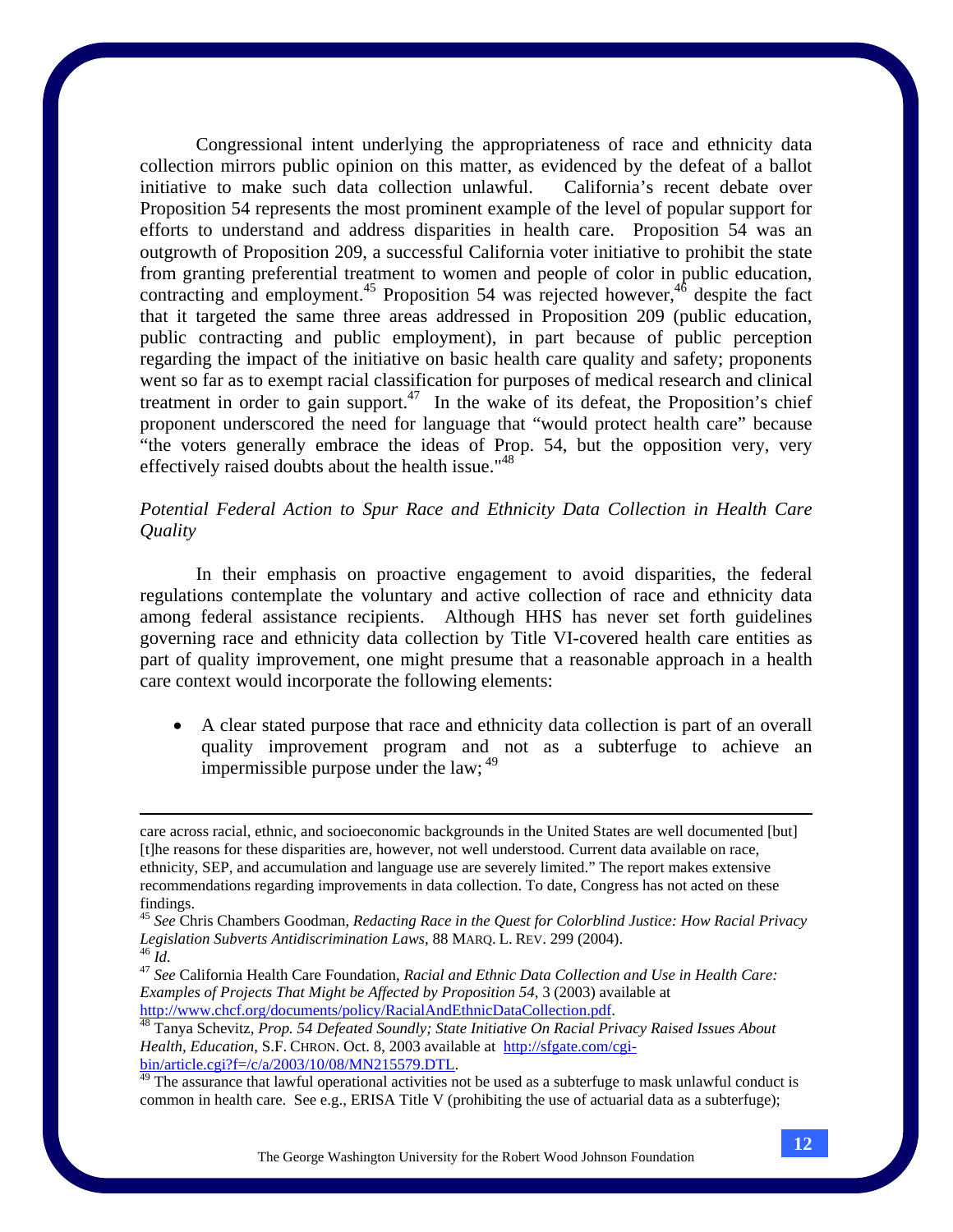- Uniformity of collection scope, so that all persons using health care services participate in the same type of collection activity;
- Collection at points other than the point of service (e.g., at time of plan enrollment or patient registry) in order to minimize disruption of the process of clinical care;
- Utilization of appropriate collection standards and methodologies (e.g. selfreporting in secure environments using OMB guidelines applicable to the collection of race and ethnicity data); and
- Compliance with patient privacy and security safeguards both in the collection phase and in public reporting of results.

In our view, were the federal government to develop such guidelines, this action would help pave the way for race and ethnicity data collection and disclosure as part of a broader program of health care quality improvement. The operation of such a quality improvement program – built first and foremost on self-assessment – becomes central evidence of compliance with Title VI, just as corporate compliance with the LEP guidelines is considered evidence of compliance with federal law.

## **THE HEALTH CARE LAG IN RACE/ETHNICITY DATA COLLECTION**

 A strong reason to spur the broad and transparent collection and disclosure of race and ethnicity data as a basic component of health care quality has to do with the extent to which such collection efforts have lagged behind other sectors as a matter of federal policy. To be sure, HHS collects data on race and ethnicity in health care programs either as a matter of custom or law. For example, all federally funded health centers must report race and ethnicity data, as must grantees under the Maternal and Child Health Services Block grant program.50 Similar reporting requirements exist for grantees under the Substance Abuse and Mental Health Services Administration, states providing care to families under the State Children's Health Insurance Plan and states operating HIV/AIDS programs under the Ryan White Care Act.<sup>51</sup> As noted previously, the Medicare program has collected data on race from the program's inception, and its special databases have yielded some of the most important disparities studies to be found in the literature.<sup>52</sup>

federal EMTALA regulations permitting the discharge of patients admitted for stabilization if the

admission is not a subterfuge to avoid ERISA stabilization requirements. 42 C.F.R. 484.24**.** <sup>50</sup> *Racial Ethnic and Primary Language Data Collection: An Assessment of Federal Policies, Practices and* 

<sup>&</sup>lt;sup>51</sup> *Id.* at 4. <sub>52</sub> *Id.* at 4. <sub>52</sub> The Centers for Medicare and Medicaid Services (CMS) obtains racial and ethnic data about Medicare beneficiaries through the Social Security Administration (SSA). The SSA permits enrollees to self-identify their race as part of their SSA application. CMS has established a number of Medicare databases that include information on both Medicare fee-for-service (FFS) and Medicare managed care (Medicare Plus Choice) plans. The "Enrollment DataBase" is CMS' basic database for Medicare beneficiaries, while CMS surveys, such as the Current Beneficiary Survey, provide the means to assess Medicare patient service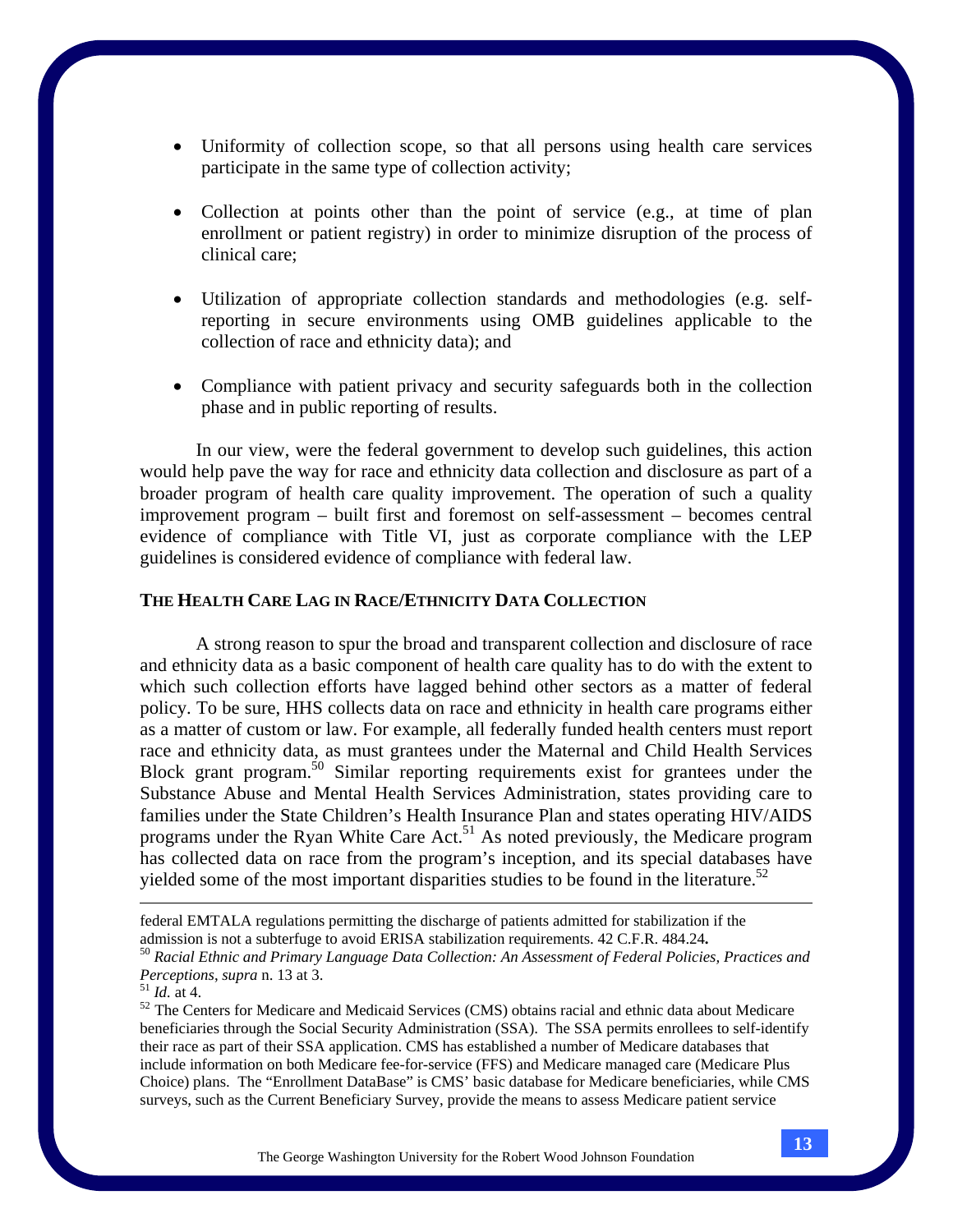Despite this set of activities, health care lacks the type of broad systemic approach to race and ethnicity data collection and measurement found in other sectors of the private economy. Were health services to be classified as a public accommodation for purposes of race and ethnicity, as is the case for purposes of disability under the ADA, this systemic lag might have abated over time. But where racial and ethnic data are concerned, civil rights law tends to operate in a "Balkanized" fashion, with collection standards and rules varying from program to program. As the nation moves toward health system interoperability through health information, some of this Balkanization might abate. For purposes of thinking about how to use clarifying civil rights standards to "lift" quality performance across the health care system, not merely for federally assisted programs, it is instructive to review other federal policies regarding systemic private sector data performance in the areas of race and ethnicity. Several striking examples exist.

## *Compulsory Racial Data Collection: Housing, Lending & Employment*

## Housing and Lending

 Title VIII of the Civil Rights Act of 1968, also known as the Fair Housing Act (FHA), prohibits discrimination in the sale or rental of housing on the basis of race, religion, sex, family status, national origin or the existence of a disability.<sup>53</sup> The Act requires the Secretary of Housing and Urban Development (HUD), who is responsible for administration, to annually report to Congress and make available to the public "data on race, color, religion, sex, national origin, age, handicap, and family characteristics of persons and households who are applicants for, participants in, or beneficiaries or potential beneficiaries of programs administered by the Department."54 The regulations give the Secretary discretion in the details of collection.<sup>55</sup> As with health care, public subsidies for housing reach deeply into the private sector.

 The Home Mortgage Disclosure Act (HMDA), passed in 1975, provides citizens and public officials with loan data that can be used to determine whether financial institutions are serving the housing needs of the communities in which they are located, and to assist in identifying possible discriminatory lending patterns and enforcing anti-

utilization. CMS uses these databases and surveys to regularly update its racial data. As a result, the system employed to track racial and ethnic data of Medicare beneficiaries gives Medicare data an added precision not common to other federal health care programs. See generally, Marshall McBean, Medicare Race and Ethnicity Data, National Academy of Social Insurance (2004), available at: http://www.nasi.org/usr\_doc/McBean.pdf.<br>
<sup>53</sup> 42 U.S.C. § 3604.<br>
<sup>54</sup> *Id.* at §§ 3608(a), (e)(6).

<sup>&</sup>lt;sup>55</sup> 24 C.F.R. § 121.2 (participants in the program "shall furnish to the Department such data concerning race, color, religion, sex, national origin, age, handicap, and family characteristics of persons and households who are applicants for, participants in, or beneficiaries or potential beneficiaries of, those programs as the Secretary may determine to be necessary or appropriate to enable him to carry out his or her responsibilities under the authorities referred to in §121.1"). The discretionary language is similar to that in the HHS regulations. *See* 45 C.F.R. § 80.6(b).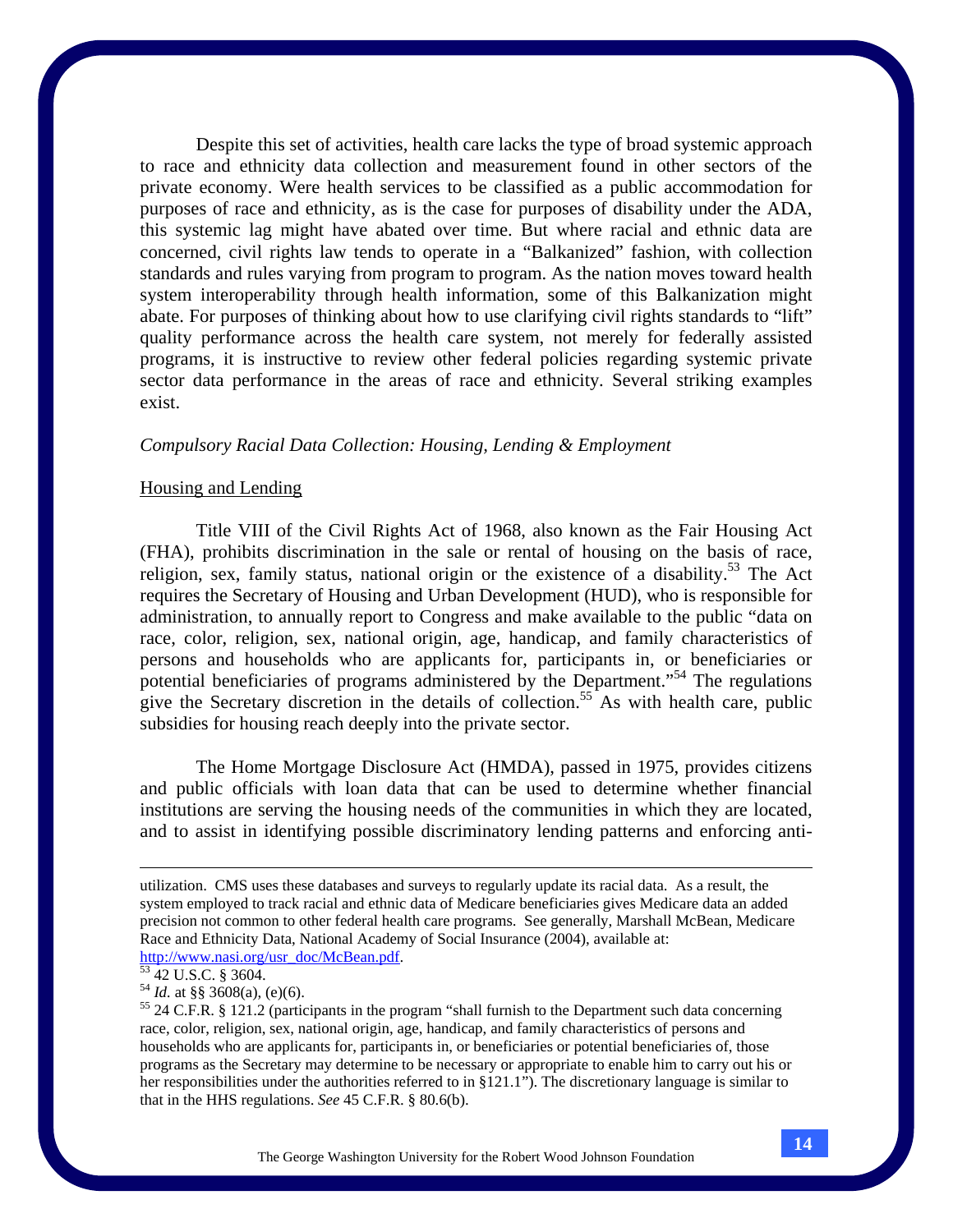discrimination statutes.<sup>56</sup> The Act reaches into the banking industry, one of the most private of private endeavors. The Act was originally passed to identify banks that were taking deposits from lower-income neighborhoods without reinvesting that money in the form of loans to the same neighborhoods.<sup>57</sup> From the mid-1970s to the late 1980s, institutions were required to report aggregate statistics about the dollar amounts and specific locations of their residential loans but did not have to disclose their lending on a loan-by-loan basis.<sup>58</sup> In the late 1980s, the focus changed from "disinvestments" to discrimination, and an amendment in 1989 expanded HMDA reporting to include an applicant's race and ethnicity.<sup>59</sup>

This Act applies to depository institutions and other mortgage lenders.<sup>60</sup> Lenders are required to compile specific data in a Loan Application Register (LAR) about applications for, originations of and purchases of home-purchase loans, homeimprovement loans and refinancing of home-purchase loans.<sup>61</sup> The regulations require lenders to ask each applicant about their race and ethnicity, although the applicant is not required to provide the information.<sup>62</sup> Data must be disclosed to the agency by March 1, following the calendar year for which the loan data are compiled.<sup>63</sup> The Federal Financial Institutions Examination Council (FFIEC) then prepares a public disclosure statement based on the data submitted by each institution.<sup>64</sup>

HMDA data are most often used by government agencies as an indication of which lender's practices may warrant investigation for compliance with fair lending laws, including the Equal Credit Opportunity Act (ECOA), which prohibits creditors from discriminating based on race, color and other categories consistent with the  $FHA$ .<sup>65</sup> The FFIEC has continuously emphasized that although HMDA data are used as "indicators," they are not conclusive evidence of discrimination because they do not include important factors that are considered in determining loan pricing or approval.<sup>66</sup>

 $56$  12 C.F.R. § 203.1(b).

<sup>57</sup> Joseph Kolar and Jonathan Jerison, *The Home Mortgage Disclosure Act: Its History, Evolution, and Limitations*, 59 CONSUMER FIN. L. Q. REP. 189, 189-90 (2005). 58 *Id.* at 190.

<sup>59 12</sup> C.F.R. § 203.4(a)(10).

<sup>&</sup>lt;sup>60</sup> See Id. at § 203.1(c). This is in contrast to the FHA, which is broader in scope and applies to discrimination in housing by landlords and real estate companies as well as banks, other lending institutions, and homeowners' insurance companies. *See* http://www.usdoj.gov/crt/housing/faq.htm.<br>
<sup>61</sup> 12 C.F.R. 203.4(a). *See* http://www.ffiec.gov/hmda/pdf/hmdalar2004.pdf.<br>
<sup>62</sup> 12 C.F.R. Part 203 Appendix B. The re

the federal government requests this information in order to monitor compliance with federal statutes that prohibit lenders from discriminating against applicants on these bases. *Id.*<br>
<sup>63</sup> *Id.* at § 203.5(a)(1).<br>
<sup>64</sup> *Id.* at (b)(1).<br>
<sup>65</sup> *See* Kolar, *supra* note 56, at 200; *see also United States v. Northern Trust Comp* 

http://www.usdoj.gov/crt/housing/documents/northerncomp.htm (HMDA data indicated substantially higher denial rates of home mortgage applications for African-Americans and Hispanics as compared to whites and were used as evidence of disparate treatment prohibited by the FHA and ECOA). <sup>66</sup> See http://www.ffiec.gov/hmcrpr/hm091305.htm. In a September 2005 press release, the FFIEC

cautioned that "[t]he HMDA data are not, by themselves, a basis for definitive conclusions regarding whether a lender unlawfully discriminates against particular borrowers or takes unfair advantage of them." *Id.*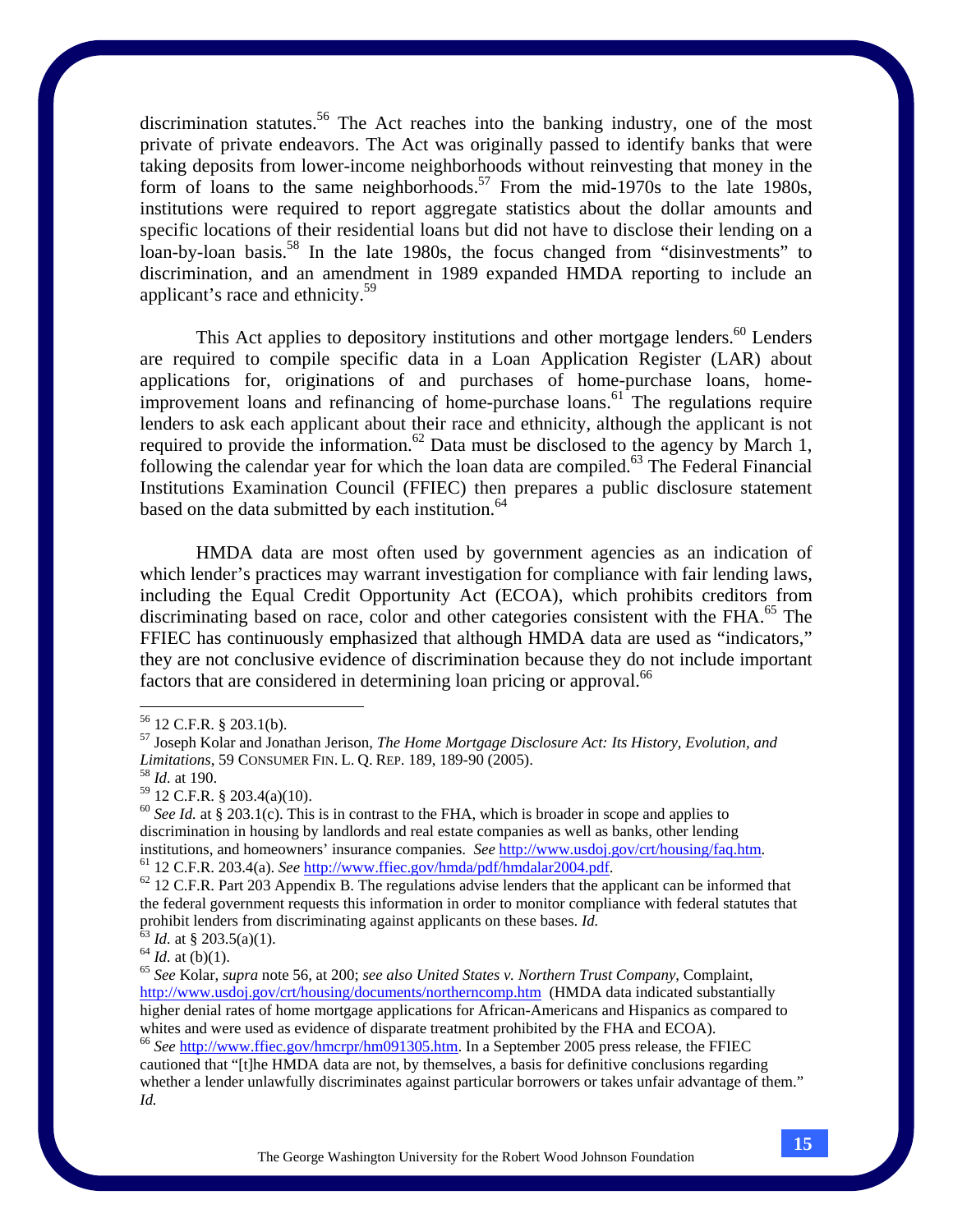The FFIEC collects and assembles HMDA data to show trends over time in the number of loans by race and ethnicity.<sup>67</sup> The data show a consistent improvement in lending practices, even though significant problems remain. <sup>68</sup> The critical importance of the data is that at all levels of government, policy makers have a national sense of both a baseline and progress on key measures of accountability for a system as a whole.

#### Employment

 Title VII of the Civil Rights Act of 1964 prohibits "unlawful employment practices," such as refusing to hire any individual; discriminating with respect to his compensation, terms, conditions, or privileges of employment; classifying employees or applicants for employment in any way which would deprive any individual of employment opportunities; or adversely affecting the status of an employee because of race, color, religion, sex, or national origin.<sup>69</sup> Equal Employment Opportunity Commission (EEOC) regulations require every employer to make and keep records relevant to the determinations of whether unlawful employment practices have or are being committed, and subsequently to make reports for the enforcement of the Act or its regulations.70 The regulations apply to private employers, joint labor-management committees with apprenticeship programs, labor unions, state and local governments, public schools and institutions of higher education.<sup>71</sup> As such, they span the system of employment, not merely employers that receive federal financial assistance. This systemic collection of race and ethnicity data related to employment has survived legal challenge. $72$ 

 In sum, both the credit and lending industries and the entire employment sectors of the economy are expected by law to supply race and ethnicity data as part of an overall system of federal regulation and accountability. As the effort to achieve health system interoperability through health information unfolds, race and ethnicity of patients similarly could be thought of as a core operational element of such a system, with commensurate transparency in disclosure at a reporting unit level of race and ethnicity data.

<sup>&</sup>lt;sup>67</sup> *See* <u>http://www.ffiec.gov/hmcrpr/hmda03.pdf#table7</u>.<br>
<sup>68</sup> *See* <u>http://www.ffiec.gov/hmcrpr/hmda03.pdf#table7</u>.<br>
<sup>69</sup> 42 U.S.C. § 2000e-2.<br>
<sup>70</sup> *See Id.* at § 2000e-8(c), 29 C.F.R. § 1602.1.

<sup>&</sup>lt;sup>71</sup> See 29 C.F.R. §§ 1602.7, 1602.15, 1602.22, 1602.32, 1602.41, and 1602.50.<br><sup>72</sup> In *United States v. New Hampshire*, 539 F.2d 277 (1st Cir. 1976), the state of New Hampshire challenged the power of the federal government to collect data under Title VII and argued that furthermore, the Act was unconstitutional. The court disposed of all of the state's arguments, holding that the federal government had the legal power to interpret Title VII to require such data, noting the importance of statistics, especially in the area of racial discrimination. The court rejected state claims regarding the potential for misuse of data, declaring that the "possible and purely hypothetical misuse of data" does not mandate the banning of reasonable approaches to gather such information. The court also found that record-keeping and reporting in the case of state governments was authorized by the Fourteenth Amendment to the United States Constitution and furthermore represented a valid exercise of congressional power under the commerce clause.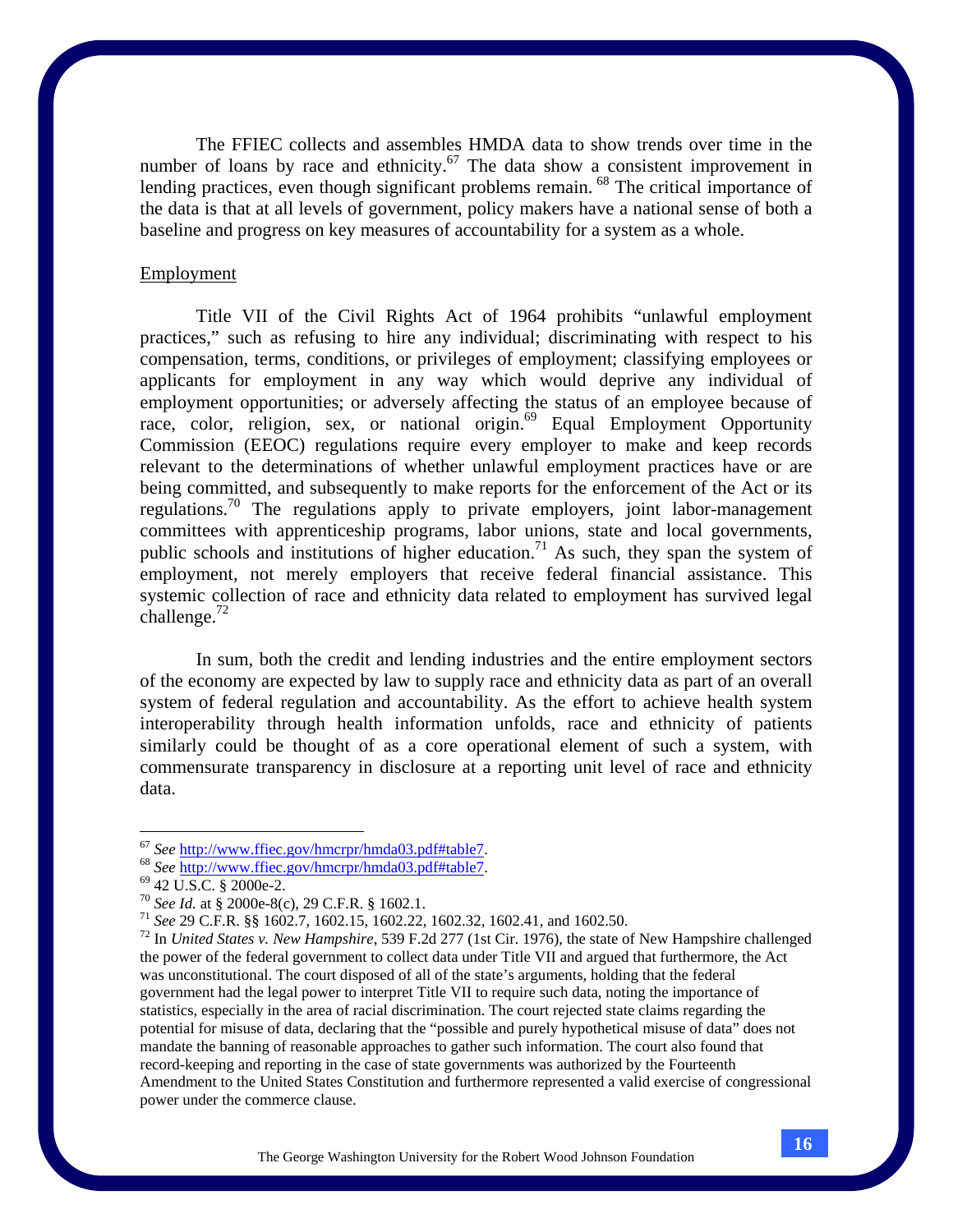## **ADDRESSING CONCERNS OVER STATE LIABILITY**

 Previous research into the state of state civil rights law has found no evidence of prohibitions against race and ethnicity data collection and reporting. In addition, no state appears to classify health care providers as a public accommodation for purposes of prohibiting discrimination on the basis of race or ethnicity. While health care providers are bound by federal and state employment laws, they are not subject to reporting and regulatory standards applicable to private enterprises open to the public. In a civil rights context, this special classification is reserved for persons with disabilities under the ADA.

 Nonetheless, providers may be concerned that extensive information on patient care and outcome by race and ethnicity could be relevant to other forms of liability, most notably liability for medical negligence. In other words, the concern is that evidence of past performance toward one particular racial or ethnic group might be relevant to a determination of liability for poor outcome in the context of a single case.

 It is never possible to predict whether admissible evidence may be used in a fashion that incriminates or exculpates. There is a fair argument to be made that, in a medical negligence action, evidence of overall attention to health care quality for patients, both generally as well as with respect to distinct patient sub-populations, might serve as evidence of adherence to a patient-centered standard of care. In effect, evidence of the extent to which a provider is willing to go to assure health care of equal quality would tend to dispel the notion that negligent inattention to personal patient characteristics played a role in a poor health outcome.

At the same time, it is never possible to give complete assurances. One option might be to develop model legislation that classifies as evidence of adherence to a professional standard of care the existence of an overall quality improvement program that is consistent with the elements outlined above, including purpose, collection methods, uniformity and utilization and disclosure of results. In effect, liability law could be used to incentivize the adoption of quality improvement systems that include data on race and ethnicity, by classifying the use of such systems as evidence of a high quality of care.

# **USING THE PATIENT SAFETY AND QUALITY IMPROVEMENT ACT TO INCENTIVIZE PATIENT RACE AND ETHNICITY DATA COLLECTION AND REPORTING**

An alternative approach might be linkage of health care quality improvement systems incorporating race and ethnicity data to the federal privilege established under the Patient Safety and Quality Improvement Act of 2005 (PSQIA). The PSQIA was enacted in order to "reduce the incidence of events that adversely affect patient safety" through the creation of incentives to adopt patient safety reporting systems.73 The law

1

<sup>73</sup> *See* P.L. 109-41 (2005).